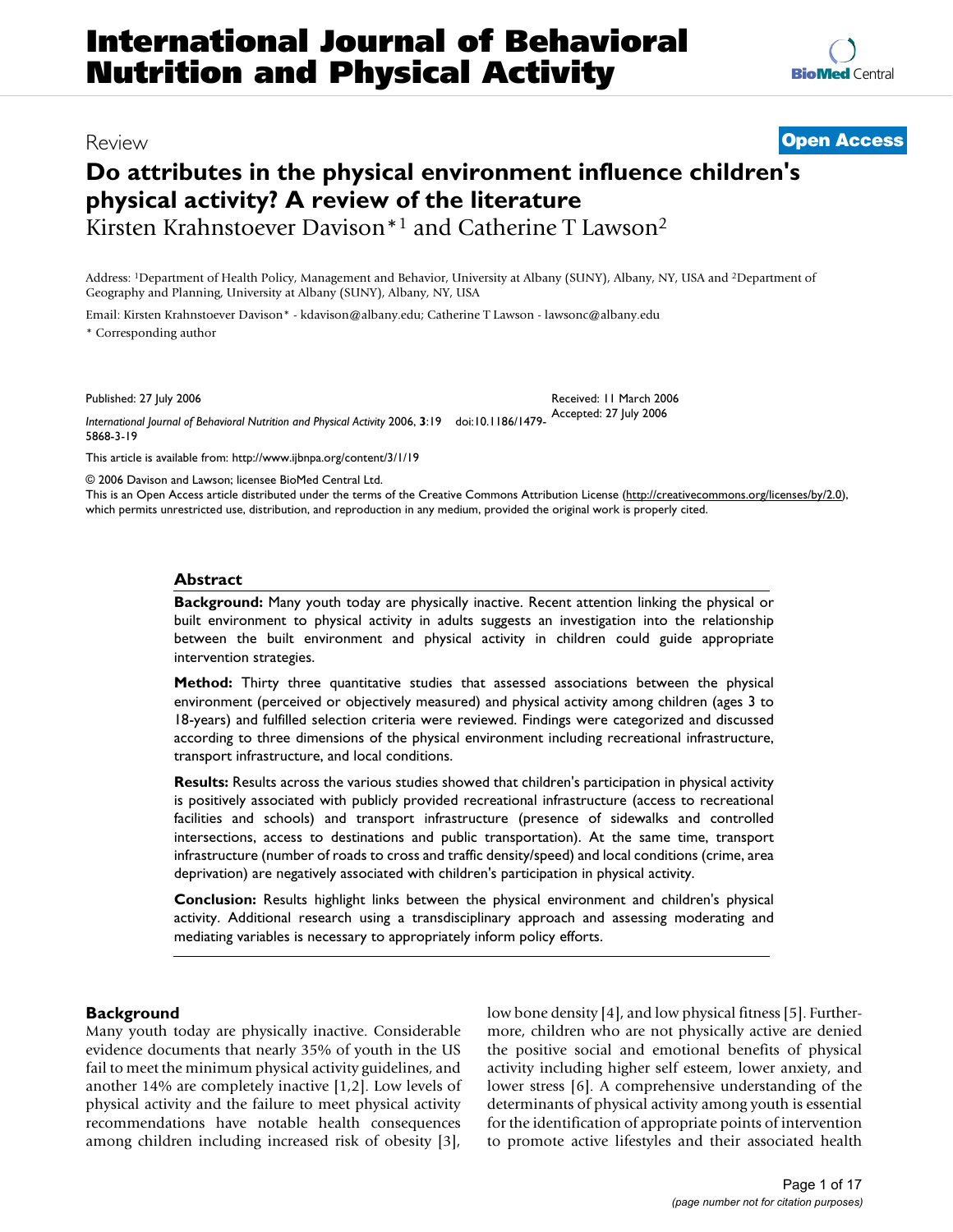benefits. In this paper, we examine environmental influences on children's physical activity. Specifically, we review research assessing the association between attributes of the physical environment and children and adolescents' physical activity.

The physical or built environment has come to the forefront of public health research in the past 5 years, leading to a surge of research on environmental attributes and their associations with physical activity behaviors. A number of reviews have examined links between the physical environment and adults' physical activity [7-12]. Much less emphasis has been placed on research specific to children. One cannot assume that associations between the physical environment and physical activity among adults are applicable to children. As highlighted by Krizek, Birnbaum & Levinson [13], children in contrast to adults, spend large parts of their day at school, have considerable time for recreation, are more likely to accumulate physical activity through play, are not able to drive, and are subject to restrictions placed on them by adults.

Two reviews to date are specific to children. In 2000, Sallis et al. [14] published a comprehensive review of predictors of physical activity among youth. Studies published between 1970 and 1998 were included in the review. While this review does not focus on the physical environment, a small proportion of the 108 studies reviewed are specific to the physical environment. More recently, in 2005, McMillan [15] reviewed studies in both planning and public health literatures on urban form and children's trip to school. McMillan outlines policies and programs that may promote walking and cycling to school (e.g., Safe Routes to School) and highlights the lack of focus on children in the transportation literature. In the absence of research on environmental factors that affect children's trips to school, most of the studies reviewed by McMillan focus on adult populations.

In this descriptive review, we build on the work of Sallis et al. and McMillan by reviewing recent studies (published between 1990 and 2006) that examine the association between children's physical activity and environmental attributes (perceived and objectively measured). In particular, we provide specific information on the sample characteristics and design of each study, evaluate consistencies and inconsistencies in the literature, and identify gaps in the current research and possible avenues for future research. In addition, we broaden the set of children's behaviors from their trip to school as outlined by McMillan to physical activity in general. In order to serve both the need for understanding the link the physical environment and physical activity among youth and the implementation of next steps based on these findings, we use an organizing schema that identifies the parties responsible for specific elements in the built environment.

# **Methods**

# *Definition of the physical environment*

The physical environment is defined herein as objective and perceived characteristics of the physical context in which children spend their time (e.g., home, neighborhood, school) including aspects of urban design (e.g., presence and structure of sidewalks), traffic density and speed, distance to and design of venues for physical activity (e.g., playgrounds, parks and school yards), crime, safety and weather conditions. While crime and safety are not explicitly characteristics of the physical environment, they are included in this review as both are intimately linked with multiple characteristics of the physical environment including for example lighting, the condition of buildings, and the presence of trash. They also have vicinity effects such that a particular area can gain a reputation for safety or criminal activity.

# *Identification of studies*

Computer searches using PubMed, PsychInfo, EBSCO, CINAHL, and TRANSPORT were conducted in the English-language literature to identify published studies and reports examining relationships between the physical environment and children and adolescents' physical activity. Transportation and urban planning reports were accessed using TRANSPORT and general internet searches and by searching the bibliographies of papers. Search terms included physical activity, exercise, recreation, sport, walk/walking, cycle/cycling, transport, active commuting, environment, environmental determinants, physical environment, built environment, perceived environment, design, urban design, context, facilities, neighborhood, park, playground, situational factors, safety, crime and weather. These search terms are a compilation of the terms used in previous reviews [7-9,11,12]. In addition, the search terms children, child, adolescent, adolescence, youth, family, and parent were added to the terms list to limit studies to children and adolescents. The bibliographies of the identified studies were also reviewed for additional references.

Studies were not further considered if they (a) did not measure or model the environment (perceived or objective) and physical activity behaviors, (b) were descriptive in nature (e.g. qualitative studies were not reviewed), (c) only used a composite score of the environment that combined a number of environmental attributes and (d) did not report findings for children separately from those for adults. The database searches resulted in a total of 106 "hits", of which 29 were relevant and were further considered. Of the 29 studies, 23 met the selection criteria. Additional studies were identified through searching the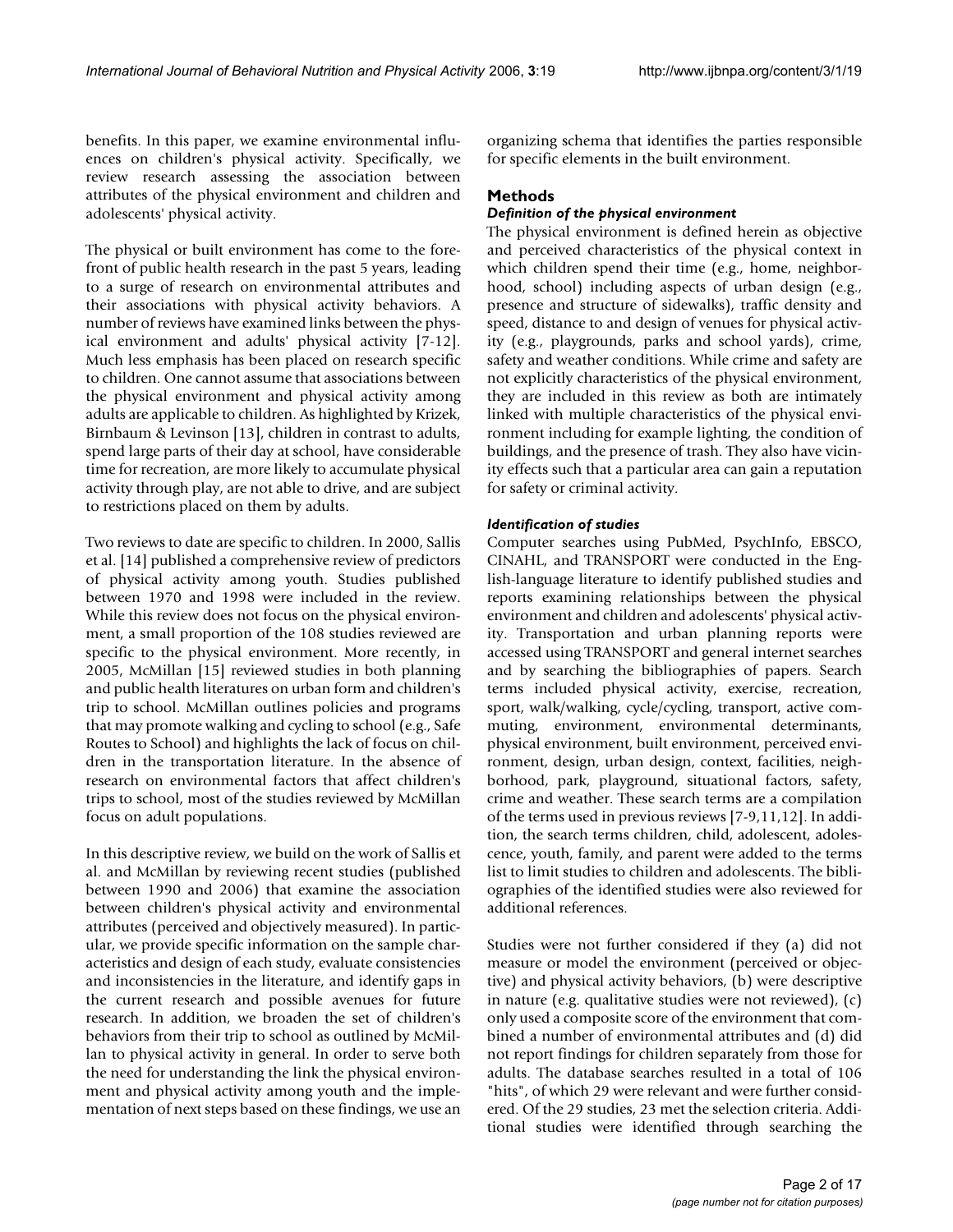bibliographies of articles. A total of 33 articles were identified for inclusion in the review.

#### *Recording and synthesizing research findings*

For each study, the following were recorded: (a) first author and year; (b) sample characteristics such as sample size, gender, and ethnic/racial group of the participants; (c) age of participants; (d) research design, including whether it was cross sectional or longitudinal and whether perceived and/or objective environmental attributes were assessed; (e) the environmental variables that were examined; (f) the type of physical activity behavior assessed and the method of assessment; and (g) a summary of the significant associations that were identified (see Table 1 for a summary). This information was recorded by both authors and a graduate student and was cross checked to identify any inconsistencies. In instances in which multiple aspects of the physical environment were assessed, results for each component were recorded. If multiple measures of physical activity were included in the study, only results for the most comprehensive measure were recorded. For example, if a study included both objectively measured physical activity and a generalized selfreport measure, results for the objective measure are reported. This simplification was necessary given the breadth of measures of physical activity used across studies. Simplifying the presentation of results for physical activity also served to maintain the focus of this review on the environmental correlates of physical activity broadly construed.

Findings from the studies are reviewed and synthesized using three a priori categories of environmental attributes including: (1) recreational infrastructure (e.g., the availability of parks/playgrounds, equipment in the home); (2) transport infrastructure (e.g., traffic speed/density, presence of sidewalks); and (3) local conditions (e.g., safety, crime, weather). These categories were chosen to facilitate the identification of the parties responsible for changing an environmental attribute and consequently possible avenues for intervention. Using a system similar to previous reviews on physical activity [7,14] it was noted whether a finding was positive and significant (+), negative and significant (-) or not statistically significant (0). This information is summarized in Table 2. In order to facilitate the comparison of findings across studies, results from bivariate (in contrast to multivariate) analyses are recorded and, where possible, results from bivariate analyses controlling for basic demographic variables (i.e., SES) are presented. Results are recorded separately for perceived and objectively measured attributes of the environment. Results specific to the perceived environment were further separated according to children's and adults' (usually parents) reports of the environment. The narrative review below accompanies the data presented in Table 2.

Definitions and examples of each domain are provided, the responsible parties for each are identified, the key findings for each domain are summarized, and consistencies and inconsistencies are highlighted and possible explanations are provided.

# **Results**

### *Recreational infrastructure*

Recreational infrastructure (play areas) for children can be classified as private (provided by their parents in and around the home), public (community areas or schools) or private-public (commercial play areas). Private recreational infrastructure may be subject to regulations associated with the property and issues of flexibility of use based on tenure of ownership (e.g., renter or home-owner). Public recreational infrastructure is primarily the responsibility of the municipality or agency charged with the provision of the original infrastructure, as is the maintenance and continued monitoring of the safety and condition of such assets. School yards, playgrounds and open space parks are most often considered public recreational infrastructure. Private-public recreational infrastructure includes youth camps, commercial clubs, and other businesses providing places for children to participate in physical activity. All of these recreational infrastructures are subject to land use regulations, including zoning codes. Twenty one studies that were reviewed examined the relationship between recreational infrastructure and children's physical activity [16-36]. The overwhelming majority (i.e., 19) of studies used a cross sectional design. One study used a 1-year longitudinal design and one used an intervention design. Five of the 21 studies used an objective measure of physical activity, including either accelerometry or heart rate monitoring, four used direct observation, 13 used a self-report measure, and one study used both objective and self-report measures. Seven studies used an objective measure of the environment (generally based on Geographic Information Systems), 12 used a self-report measure, and two studies used both methodologies. Finally, 12 of the studies were conducted in the US with the remaining studies being conducted in countries including Canada, England, Australia and Portugal.

# *Private recreational infrastructure*

#### *Home equipment*

Four out of six studies found no association between home equipment and children's physical activity. Specifically, Sallis et al. [22] found no association between an objective assessment of equipment available in the home and observed levels of physical activity among preschool children. Dunton et al.[19] and Trost et al. [25] found no association between adolescents' reports of equipment in the home and their self-reported physical activity. A second study by Trost et al.[26] found no association between adolescents' reports of home equipment and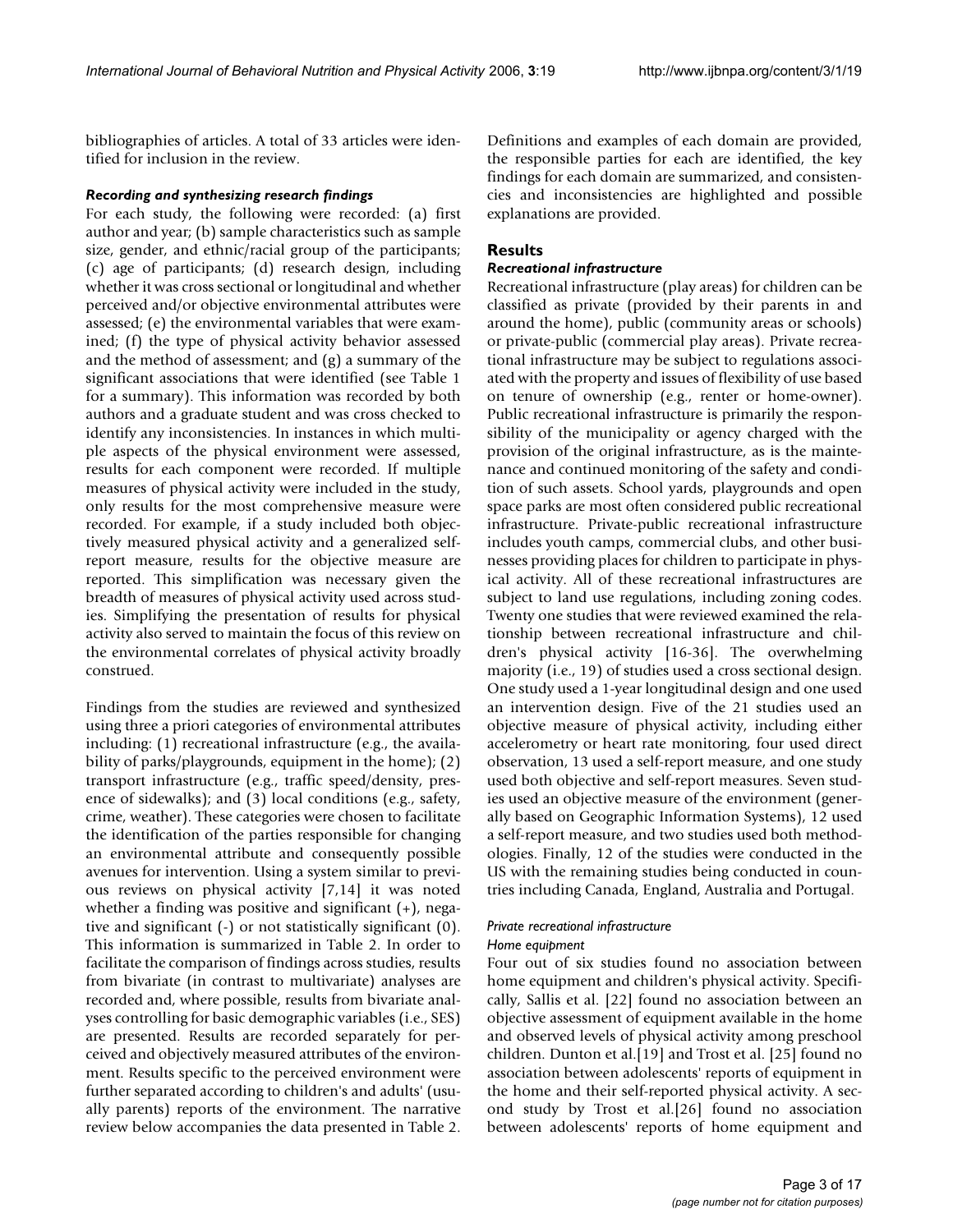| Table I: Characteristics and main findings of the studies reviewed |                                                           |                                                                            |        |                                                                                                                                                                                                                                                                                                                                                           |                                                                                                                                                     |                                                                                                                                                                                                                                                                                                                                                                                                                                                                                                                                               |
|--------------------------------------------------------------------|-----------------------------------------------------------|----------------------------------------------------------------------------|--------|-----------------------------------------------------------------------------------------------------------------------------------------------------------------------------------------------------------------------------------------------------------------------------------------------------------------------------------------------------------|-----------------------------------------------------------------------------------------------------------------------------------------------------|-----------------------------------------------------------------------------------------------------------------------------------------------------------------------------------------------------------------------------------------------------------------------------------------------------------------------------------------------------------------------------------------------------------------------------------------------------------------------------------------------------------------------------------------------|
| <b>First Author</b><br>$(year)$ <sup>ref#</sup>                    | Number/Gender/<br><b>Ethnicity/Country</b>                | Age group                                                                  | Design | <b>Environmental attributes</b><br>(independent variables)                                                                                                                                                                                                                                                                                                | Physical activity behavior<br>(outcome variable)                                                                                                    | Significant associations with<br>outcome variable                                                                                                                                                                                                                                                                                                                                                                                                                                                                                             |
| Adkins (2004) <sup>16</sup>                                        | 52 F B USA                                                | 8- to 10-years                                                             | CS, P  | There are playgrounds, parks and<br>gyms nearby, it is safe to play outside<br>(parent and child report)                                                                                                                                                                                                                                                  | Objectively measured (accelerometer)<br>physical activity                                                                                           | No associations were identified<br>between environmental attributes and<br>physical activity.                                                                                                                                                                                                                                                                                                                                                                                                                                                 |
| Baranowski (1993) <sup>41</sup>                                    | 191 M/F B/W/H USA                                         | 3 and 4 years                                                              | CS, O  | Month of the year (weather)                                                                                                                                                                                                                                                                                                                               | Directly observed physical activity.                                                                                                                | Children were least active outdoors<br>during the hottest months.                                                                                                                                                                                                                                                                                                                                                                                                                                                                             |
| Boarnet (2005) <sup>39</sup>                                       | 62 M/F W/B/H/A USA                                        | Parents of children in 3rd<br>$-5$ <sup>th</sup> grade (8–10 years)        | CS, O  | Installation of sidewalks, crossing<br>signals, traffic control as part of a Safe<br>Routes to School (SR2S) program.                                                                                                                                                                                                                                     | Parents' perceived change in child<br>walking/biking to school                                                                                      | Greater increases in perceived rates<br>of children walking/riding to school for<br>children who passed a completed<br>SR2S zone compared to those who<br>did not pass a zone.                                                                                                                                                                                                                                                                                                                                                                |
| Braza (2004) <sup>30</sup>                                         | 105 students from 34<br>schools M/F W/B/H/A<br><b>USA</b> | 5 <sup>th</sup> grade (ages 9 to 11<br>years)<br>Unit of analysis: schools | CS, O  | School size; population density;<br>number of intersections per street<br>mile in .5 mile buffer around school<br>site. Data were obtained using<br>Geographic Information Systems.                                                                                                                                                                       | Rates of walking and biking to school<br>among students surveyed in each<br>school                                                                  | Higher population density and a<br>greater number of intersections per<br>street mile were associated with<br>higher rates of walking and biking to<br>school in bivariate models.                                                                                                                                                                                                                                                                                                                                                            |
| Brodersen (2005) <sup>17</sup>                                     | 4320 M/F W/B/A<br>England                                 | II to 12 years                                                             | CS, O  | Area deprivation; number of sport<br>pitches in borough; public spending on<br>leisure facilities and open spaces;<br>weather conditions.                                                                                                                                                                                                                 | Self-reported days during past week<br>child performed hard exercise that<br>made him/her breathe heavily and<br>sweat.                             | Area deprivation (F) and total rainfall<br>(F) were associated with lower<br>physical activity. Colder temperatures<br>(M) and number of sport pitches (F)<br>were associated with higher physical<br>activity.                                                                                                                                                                                                                                                                                                                               |
| Burdette (2005) <sup>48</sup>                                      | 3141 M/F W/B/H USA 3 years old                            |                                                                            | CS, P  | Mothers' ratings of perceived<br>neighborhood safety                                                                                                                                                                                                                                                                                                      | Mothers' reports of the average time<br>per day their child played outdoors                                                                         | No associations between mothers'<br>perception of neighborhood safety and<br>their reports of the time their child<br>spent playing outdoors                                                                                                                                                                                                                                                                                                                                                                                                  |
| Carver (2005) <sup>18</sup>                                        | 347 M/F U Australia                                       | $12 - 13$ years                                                            | CS, P  | Parents' perceptions of good sports<br>facilities for child, safe for child to<br>walk/ride, good places for child to be<br>active, traffic makes it difficult to walk.<br>Child perceptions of ease to get<br>around by bike, safety while walking/<br>riding, roads safe, unattended dogs,<br>strangers, fast food and convenience<br>stores near home. | Child self-reported frequency and<br>duration of walking or cycling in the<br>neighborhood (for recreation,<br>transport, exercise, get to school). | Adolescents walked or cycled more<br>frequently when there were fewer<br>unattended dogs (M, F), there were<br>good places to be active (F), traffic was<br>less problematic (M, F), there was<br>lower perceived ease to cycle (M),<br>there were more sport facilities in the<br>area (M), the roads were perceived as<br>safe(F), and convenience stores were<br>further from home (F).<br>Above is a simplified summary of<br>results given number of variables<br>assessed and analyses performed (i.e.,<br>>400 associations assessed). |
| Cohen (2006) <sup>38</sup>                                         |                                                           | 1554 F W/H/B/A USA 6 <sup>th</sup> grade 12-13 years                       | CS, O  | Distance to school along the shortest<br>street network                                                                                                                                                                                                                                                                                                   | Objectively measured (accelerometer)<br>physical activity                                                                                           | A shorter distance to school was<br>associated with greater MVPA during<br>weekdays but not during the weekend                                                                                                                                                                                                                                                                                                                                                                                                                                |

http://www.ijbnpa.org/content/3/1/19

*International Journal of Behavioral Nutrition and Physical Activity* 2006, 3:19 http://www.ijbnpa.org/content/3/1/19 International Journal of Behavioral Nutrition and Physical Activity 2006, 3:19 Page 4 of 17 *(page number not for citation purposes)*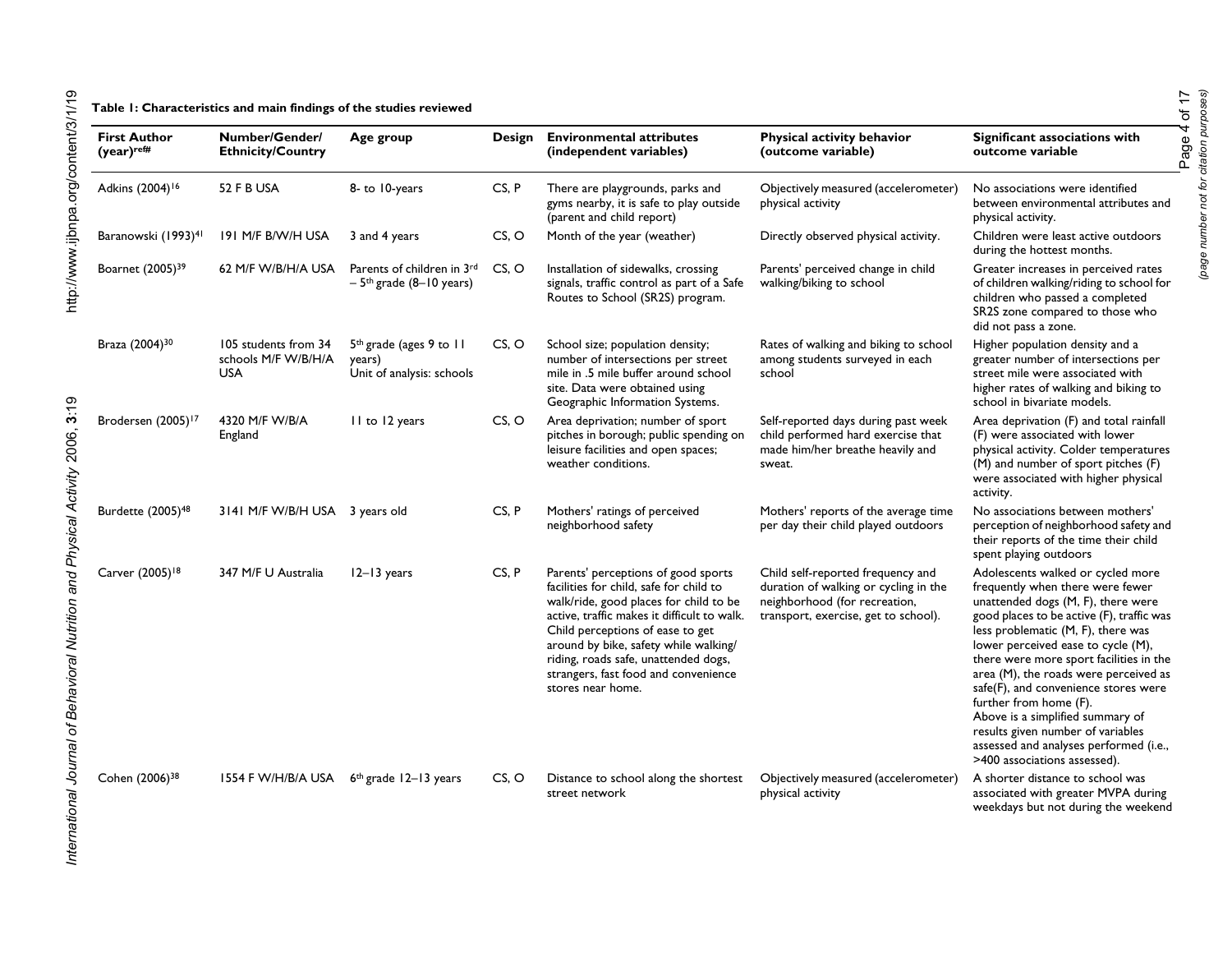#### **Table 1: Characteristics and main findings of the studies reviewed** *(Continued)*

| Dunton (2003) <sup>19</sup>    | 87 G W/H/A USA                                                                  | $14-17$ years                                          | CS, P             | Perceived activity-related equipment<br>in the home and activity-related<br>resources in the community (e.g.,<br>park, gym, biking trail)                                                                                                                                                                            | Self-reported vigorous physical<br>activity, total energy expenditure, and<br>leisure time activity | No associations were identified<br>between activity-related resources in<br>the home or the community and girls'<br>self-reported physical activity.                                                                                                                                       |
|--------------------------------|---------------------------------------------------------------------------------|--------------------------------------------------------|-------------------|----------------------------------------------------------------------------------------------------------------------------------------------------------------------------------------------------------------------------------------------------------------------------------------------------------------------|-----------------------------------------------------------------------------------------------------|--------------------------------------------------------------------------------------------------------------------------------------------------------------------------------------------------------------------------------------------------------------------------------------------|
| Ewing (2004) <sup>33</sup>     | 726 people and 709<br>school trips surveyed<br>$U$ (gender)<br>U(ethnicity) USA | Students K-12 <sup>th</sup> grade                      | CS, O             | Estimated walk/bike time between<br>destinations; proportion of street<br>miles with street trees, bike lanes or<br>paved shoulders, or sidewalks;<br>sidewalk width; accessibility of<br>attractions; neighborhood population<br>density; school size                                                               | Likelihood of walking or biking to<br>school                                                        | Students with shorter walk or bike<br>times to school, and students traveling<br>through areas with sidewalks on main<br>roads were more likely to walk or<br>bike to school. School size was not<br>related to the likelihood of walking/<br>biking to school.                            |
| Fein (2004) <sup>20</sup>      | 610 M/F W Canada                                                                | Grades 9-12 Mean age<br>15.5 years                     | CS, P             | Home environment; convenient<br>facilities (park, bike trails, gym, skating<br>rink); School environment (gym space,<br>availability of exercise equipment,<br>athletic facilities accessible). The<br>perceived importance of each<br>resource was also assessed.                                                   | Self-reported physical activity                                                                     | Perceived convenience of facilities and<br>perceived home, neighborhood, and<br>school environment were significantly<br>correlated with self-reported physical<br>activity. The perceived importance of<br>each of these constructs was also<br>associated with higher physical activity. |
| Felton (2002) <sup>42</sup>    | 1668 F W/B USA                                                                  | 8th grade (approx age 13<br>years)                     | CS, O             | Urban/rural residence                                                                                                                                                                                                                                                                                                | Self-reported moderate and vigorous<br>physical activity                                            | White girls living in urban areas and<br>black girls in rural areas reported<br>higher vigorous activity than their<br>respective counterparts.                                                                                                                                            |
| Gomez (2004) <sup>21</sup>     | 177 M, F H USA                                                                  | 7th grade (approx age 12<br>years)                     | CS, P,<br>$\circ$ | Crime density (O); perceived<br>neighborhood safety (P); distance to<br>nearest play areas (O)                                                                                                                                                                                                                       | Self-reported participation in outdoor<br>activities (not in school)                                | Greater proximity to play areas (M),<br>lower crime density (F), and high<br>perceived safety (F) were associated<br>with higher outdoor activity.                                                                                                                                         |
| Gordon-Larsen<br>$(2000)^{43}$ | 17766 M, F W/B/H/A<br><b>USA</b>                                                | $7th$ to $12th$ grade (approx<br>ages $12 - 17$ years) | CS, O             | Urban/rural residence; crime; month<br>of the year; region (South West,<br>Midwest, Northeast).                                                                                                                                                                                                                      | Self-reported moderate to vigorous<br>physical activity                                             | Lower reported crime was associated<br>with higher moderate to vigorous<br>activity.                                                                                                                                                                                                       |
| Hume (2005) <sup>34</sup>      | 127 M, F U Australia                                                            | 10 year olds                                           | CS, P             | Children drew maps of their home<br>and neighborhood environments. The<br>frequency with which particular<br>objects and locations were<br>represented was coded including<br>green space and outdoor areas and<br>opportunities for physical activity in<br>the neighborhood (e.g., playgrounds<br>and facilities). | Objectively measured (accelerometer)<br>physical activity.                                          | Girls who drew a greater number of<br>opportunities for physical activity in<br>their neighborhood (e.g., the<br>availability gyms, recreation and<br>swimming centers, playgrounds)<br>exhibited higher physical activity<br>(specifically, low intensity physical<br>activity).          |
| Jago (2005) <sup>40</sup>      | 210 M W/B/H USA                                                                 | $10 - 14$ years                                        | CS, O             | Ease of walking/cycling; tidiness of<br>neighborhood; sidewalk<br>characteristics; street access and<br>conditions                                                                                                                                                                                                   | Objectively measured (accelerometer)<br>physical activity.                                          | Sidewalk characteristics that foster<br>walking (e.g., distance to curb,<br>presence of trees as a buffer) were<br>positively associated with light-<br>intensity physical activity.                                                                                                       |
| Molnar (2004) <sup>44</sup>    | 1378 M/F W/B/H USA   II to 16 years                                             |                                                        | CS, P,<br>$\circ$ | Residents' perceived neighborhood<br>safety and opportunities for children<br>to play (P); social and physical disorder<br>(O).                                                                                                                                                                                      | Hours/week participated in<br>recreational physical activity (parent<br>report).                    | More safe areas for children to play<br>and lower social and physical disorder<br>were associated with higher<br>recreational activity.                                                                                                                                                    |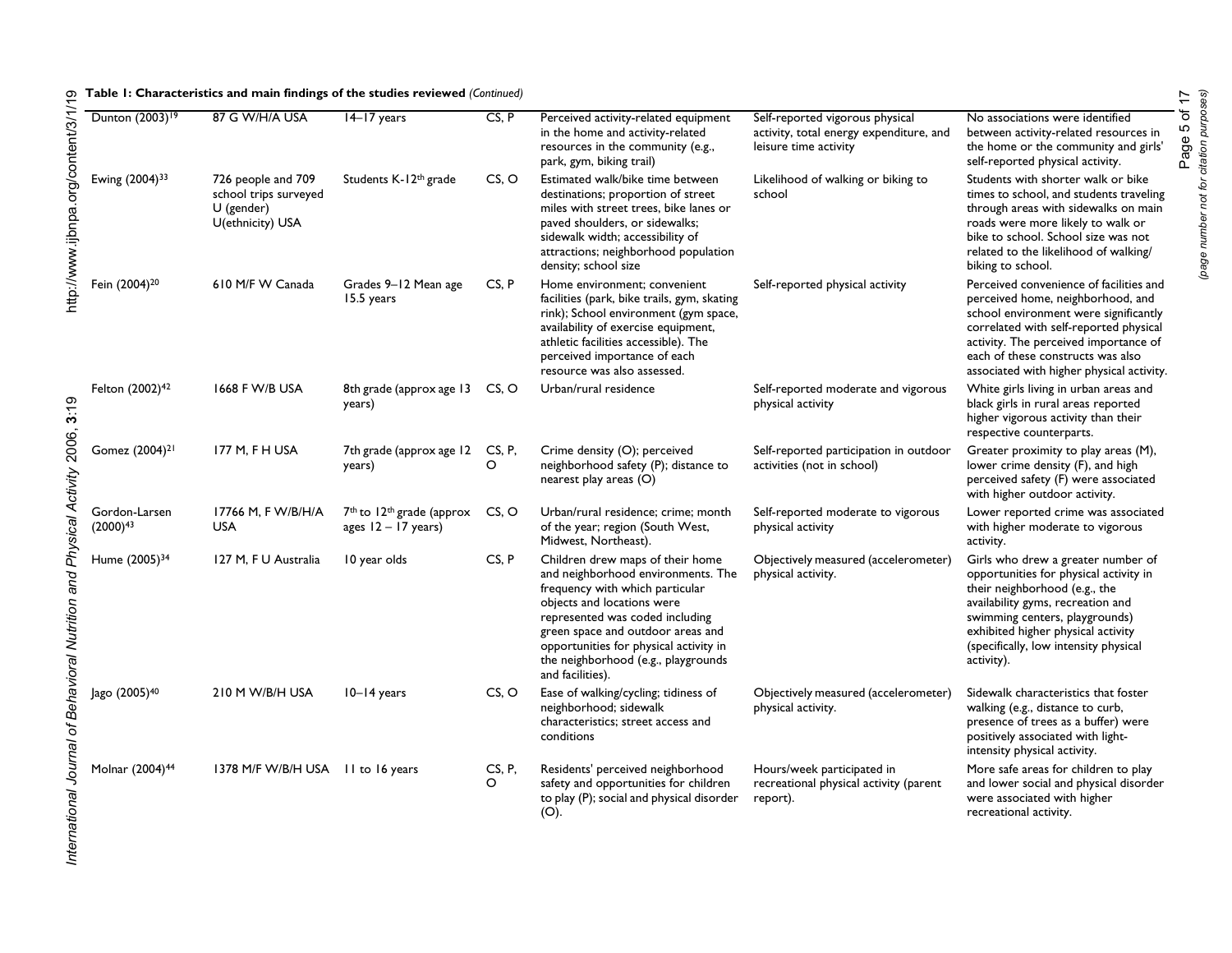| Table 1: Characteristics and main findings of the studies reviewed (Continued) |  |  |  |
|--------------------------------------------------------------------------------|--|--|--|
|--------------------------------------------------------------------------------|--|--|--|

|                                                                                |                              |                                              | Table I: Characteristics and main findings of the studies reviewed (Continued) |                         |                                                                                                                                                                                                                                                     |                                                                                                                                                 |                                                                                                                                                                                                                                                                              |
|--------------------------------------------------------------------------------|------------------------------|----------------------------------------------|--------------------------------------------------------------------------------|-------------------------|-----------------------------------------------------------------------------------------------------------------------------------------------------------------------------------------------------------------------------------------------------|-------------------------------------------------------------------------------------------------------------------------------------------------|------------------------------------------------------------------------------------------------------------------------------------------------------------------------------------------------------------------------------------------------------------------------------|
| http://www.ijbnpa.org/content/3/1/19                                           | Mota (2005) <sup>32</sup>    | 1123 M/F U Portugal                          | 7 <sup>th</sup> - 12 <sup>th</sup> grade Mean<br>age: $14.6 \pm 1.6$           | CS, P                   | Adolescent reports of the activity-<br>friendliness of their neighborhood (e.g.<br>access to destinations, connectivity of<br>streets, infrastructure for walking and<br>cycling, neighborhood safety,<br>aesthetics, and recreational facilities). | Self-reported physical activity                                                                                                                 | In comparison to low active<br>adolescents, high active adolescents<br>reported greater access to<br>destinations such as stores and transit<br>stops, higher neighborhood aesthetics,<br>and more recreational facilities in their<br>neighborhood.                         |
|                                                                                | Norman (2006) <sup>37</sup>  | 799 M/F W/H/B/A<br><b>USA</b>                | $11 - 15$ years                                                                | CS, O                   | Number of private recreational<br>facilities, schools and parks within I<br>mile of home; walkability as assessed<br>by residential density, retail floor area,<br>intersection density, and land use mix                                           | Objectively measured (accelerometer)<br>physical activity.                                                                                      | Significant bivariate associations were<br>found between moderate-to-vigorous<br>PA and the number of recreation<br>facilities (girls), the number of parks<br>and measures of walkability including<br>intersection density (girls), and retail<br>floor area ratio (boys). |
|                                                                                | Sallis (1993) <sup>22</sup>  | 347 M/F W/H USA                              | 4 years old                                                                    | CS, P,<br>O             | Number of specified play spaces (e.g.,<br>friend's backyard, park) within walking<br>distance of home (P); equipment at<br>home $(O)$ .                                                                                                             | Directly observed physical activity.                                                                                                            | A greater number of specified play<br>spaces within walking distance of<br>home was associated with higher<br>physical activity.                                                                                                                                             |
|                                                                                | Sallis (1999) <sup>45</sup>  | 732 M/F W/A/PI/H<br><b>USA</b>               | $4th - 5th$ grade (ages 9 to<br>10 years) at baseline                          | L(20)<br>months<br>), P | Neighborhood safety (parent report)                                                                                                                                                                                                                 | Parent and child report of child<br>physical activity. Objectively measured<br>(accelerometer) physical activity                                | No links were identified between<br>neighborhood safety and baseline<br>physical activity or change in activity.                                                                                                                                                             |
| International Journal of Behavioral Nutrition and Physical Activity 2006, 3:19 | Sallis (2001) <sup>23</sup>  | 151 areas in 24 middle<br>schools USA        | Middle-school-aged<br>students (approx ages 11<br>to 13 years)                 | CS, O                   | Type of play area (court space, open<br>field space, indoor activity space); area<br>size; permanent activity structures<br>(e.g., basketball hoops, tennis courts,<br>soccer goals); equipment.                                                    | Directly observed physical activity of<br>students in each play area.                                                                           | Higher levels of activity were noted<br>when equipment was available in<br>outdoor play areas (F) when more<br>permanent activity structures were<br>available (M), and when such<br>structures were available in<br>combination with adult supervision<br>$(F)$ .           |
|                                                                                | Sallis (2002) <sup>28</sup>  | 781 M/F W (75%)<br><b>USA</b>                | Grades I-12 (ages 6-18) CS, P                                                  |                         | Safe to play outdoors; access to parks/<br>playgrounds; distance to park; safety of<br>nearest park.                                                                                                                                                | Parents' reports of children's physical<br>activity and objectively measured<br>(accelerometer) physical activity ( $N =$<br>sub sample of 200) | Among girls in grades 10-12, parents'<br>perception of neighborhood safety<br>was associated with higher physical<br>activity. Among girls in grades 7-9,<br>parents' perception of park safety was<br>negatively associated with children's<br>physical activity.           |
|                                                                                | Sirard (2005) <sup>47</sup>  | Unit of analysis $=$<br>school $(N = 8)$ USA | Elementary schools                                                             | CS, O                   | School urbanization and weather<br>conditions.                                                                                                                                                                                                      | Rates of walking and cycling to school<br>for each school.                                                                                      | No associations between<br>environmental variables and active<br>commuting were identified.                                                                                                                                                                                  |
|                                                                                | Stratton $(2005)^{29}$       | 99 M/F U Wales and<br>England                | $4-11$ years                                                                   | I, O                    | Intervention in which school<br>playgrounds were painted with murals,<br>hopscotch, fun trails, snakes and<br>ladders, and court markings (e.g., lines<br>for basketball).                                                                          | Heart rate telemeters were used to<br>assess heart rate during physical<br>activity and converted to represent<br>MVPA and VPA.                 | In comparison to control schools,<br>time spent in MVPA and VPA<br>increased significantly in intervention<br>schools as a result of playground<br>painting.                                                                                                                 |
|                                                                                | Stucky-Ropp<br>$(1993)^{31}$ | 240 M/F W USA                                | 5 <sup>th</sup> and 6 <sup>th</sup> grade Mean<br>age: $11.2 \pm .7$           | CS, P                   | Number of exercise-related items at<br>home                                                                                                                                                                                                         | Self reported physical activity                                                                                                                 | A greater number of exercise-related<br>items in the home was associated with<br>higher physical activity among girls but<br>not boys.                                                                                                                                       |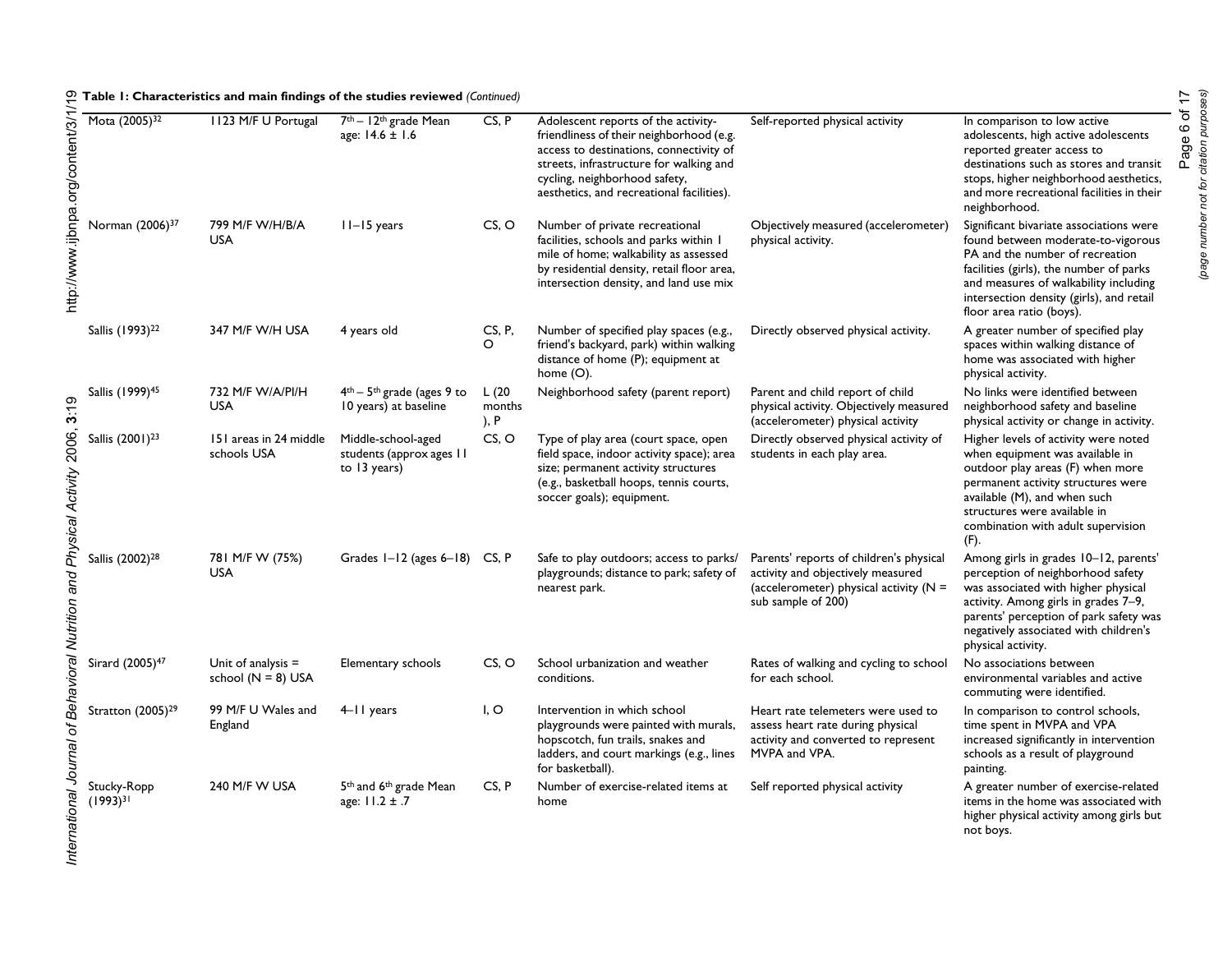| Tappe (1989) <sup>46</sup>                 | 236 M/F W, B, A USA               | High school Mean age:<br>15 years 9 months                                    | CS, P            | Unsuitable weather as a barrier to<br>exercise                                                                                                                                                                                 | Self-reported physical activity.                                                                                             | No differences in weather as a<br>perceived barrier for physical activity<br>among low and high active girls and                                                                                                                                                                                                                                                                                                                                                                                                                                        |
|--------------------------------------------|-----------------------------------|-------------------------------------------------------------------------------|------------------|--------------------------------------------------------------------------------------------------------------------------------------------------------------------------------------------------------------------------------|------------------------------------------------------------------------------------------------------------------------------|---------------------------------------------------------------------------------------------------------------------------------------------------------------------------------------------------------------------------------------------------------------------------------------------------------------------------------------------------------------------------------------------------------------------------------------------------------------------------------------------------------------------------------------------------------|
| Timperio (2004) <sup>24</sup>              | 1200 M/F U Australia              | $5-6$ years and $10-12$<br>years.                                             | CS, P            | Traffic density, road safety, strangers,<br>sporting facilities, and public<br>transportation (parent report).<br>Children 10-12 years also reported<br>on perceived traffic, road safety,<br>strangers, and sport facilities. | Walking/riding to particular<br>destinations (e.g., friend's house, park,<br>school) 3 or more times/week (parent<br>report) | boys.<br>Among 5-6 year olds, parents'<br>perception of heavy traffic (M), and<br>limited public transportation (F) were<br>associated with lower walking/cycling<br>among children. Among 10-12 year<br>olds, youth who perceived no parks<br>nearby (M, F) and whose parents<br>believed that they had to cross many<br>roads to get to play areas (M, F), that<br>there were no lights or crossings (M),<br>that there were few sporting arenas<br>(F), and that there was limited public<br>transportation (F) were less likely to<br>bicycle/walk. |
| Timperio (2006) <sup>36</sup> <sup>+</sup> | 912 M/F U Australia               | $5-6$ years and $10-12$<br>years                                              | CS, O            | Distance to school, busy-road barrier,<br>route along busy road, pedestrian<br>route directness (connectivity), steep<br>incline                                                                                               | Walking or riding to school (parent<br>report)                                                                               | In both age groups, children were less<br>likely to actively commute to school if<br>their route as >800 m and a busy<br>route barrier was present en route.<br>Children with a steep incline (5-6 year<br>olds) and a direct route to school (10-<br>12 year olds) were less likely to<br>actively commute                                                                                                                                                                                                                                             |
| Trost (1997) <sup>25</sup>                 | 202 (rural) M/F B/W<br><b>USA</b> | $5th - 6th$ grade (ages 10<br>to 11) at baseline                              | L(1)<br>year), P | Availability of activity-related<br>equipment in the home.                                                                                                                                                                     | Self-reported physical activity<br>measured one year after determinants.                                                     | No links between home equipment<br>and physical activity.                                                                                                                                                                                                                                                                                                                                                                                                                                                                                               |
| Trost (1999) <sup>26</sup>                 | 108 M/F B USA                     | $6th$ grade (approx age $11$<br>years)                                        | CS, P            | Availability of activity-related<br>equipment in the home.                                                                                                                                                                     | Objectively measured (accelerometer)<br>physical activity                                                                    | No links between home equipment<br>and physical activity                                                                                                                                                                                                                                                                                                                                                                                                                                                                                                |
| Zakarian (1994) <sup>27</sup>              | 1634 M/F H/W/A/B<br><b>USA</b>    | 9 <sup>th</sup> and 11 <sup>th</sup> grade<br>(approx age 14 and 16<br>years) | CS, P            | Number of facilities for sport and<br>exercise; safe to exercise in<br>neighborhood.                                                                                                                                           | Self-reported vigorous exercise (20<br>minutes of activity that makes your<br>heart rate and breathing increase)             | Access to facilities was associated with<br>higher vigorous exercise.                                                                                                                                                                                                                                                                                                                                                                                                                                                                                   |
| Zask (2001) <sup>35</sup>                  | 3912 M/F U Australia              | $5 - 12$ years                                                                | CS, O            | Direct observation of the availability of<br>activity-related equipment (e.g., balls,<br>fixed equipment)                                                                                                                      | Direct observation of children's<br>physical activity behavior in all school<br>playground areas.                            | The presence of equipment (other<br>than balls) was not associated with<br>children's physical activity.                                                                                                                                                                                                                                                                                                                                                                                                                                                |

# Note:

Number/Gender/Ethnicity/Country: M, male; F, female; W, White; B = African American/Black; H, Hispanic/Mexican American; A, Asian; PI, Pacific Island; U = unknown (not mentioned); USA, United States of America.

Design: CS, cross sectional; L, longitudinal; I, intervention; P, perceived environment; O, objectively measured environment.

Physical activity behavior: MVPA, moderate to vigorous physical activity; VPA, vigorous physical activity.

Significant associations: M, F, significant findings limited to males and females respectively.

If an ethnic group made up  $\leq 2\%$  of the total sample, it was not included in the list of ethnic groups assessed.

† Given that the same sample was used in Timperio (2006) and Timperio (2004) and there was an overlap in the measure of physical activity, only the novel findings are recorded for the more recent study.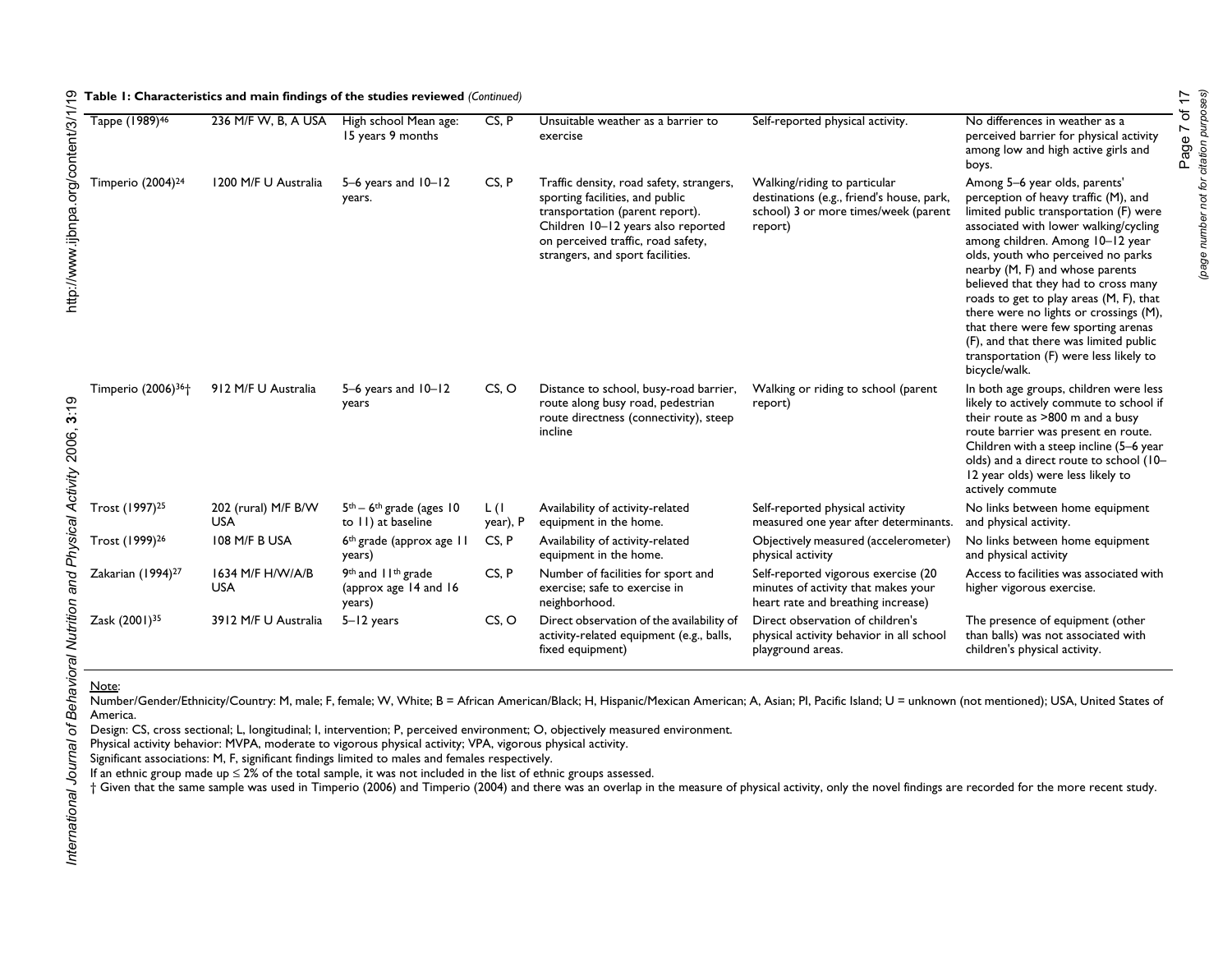|                                                | Associations with physical activity              |                                                     |                                |  |  |  |
|------------------------------------------------|--------------------------------------------------|-----------------------------------------------------|--------------------------------|--|--|--|
| <b>Environmental Attribute</b>                 | <b>Perceived Environment</b>                     | <b>Objectively measured</b><br>environment          |                                |  |  |  |
|                                                | Adult report                                     | Child report                                        |                                |  |  |  |
| <b>Recreational infrastructure</b>             |                                                  |                                                     |                                |  |  |  |
| Private                                        |                                                  |                                                     |                                |  |  |  |
| Home equipment                                 |                                                  | $0(19) 0(25) 0(26) + (F)(31) + (20)$                | O(22)                          |  |  |  |
| Public                                         |                                                  |                                                     |                                |  |  |  |
| Proximity of playgrounds and parks             | $O^{(B)(16)} O^{(28)} + (22)$                    | $O^{(B)(16)} + (24)$                                | $+(M)(21)$                     |  |  |  |
| Availability recreation facilities             | $0(28) + (18)$                                   | $O(F)(19) + (27) + (32) + (20) + (F)(24) + (F)(34)$ | $+(F)(17) + (F)(37)$           |  |  |  |
| Spending on recreational infrastructure        |                                                  |                                                     | $0^{(17)}$                     |  |  |  |
| Distance to school (school location)           |                                                  |                                                     | $(36)$ $(F)(38)$ $(33)$        |  |  |  |
| School size                                    |                                                  |                                                     | $0^{(30)} 0^{(33)}$            |  |  |  |
| Equipment/play structures in school play areas |                                                  | $+(20)$                                             | $(35) + (23) + (29)$           |  |  |  |
| Transport infrastructure                       |                                                  |                                                     |                                |  |  |  |
| Provision of amenities                         |                                                  |                                                     |                                |  |  |  |
| Presence of sidewalks                          |                                                  | $0^{(32)}$                                          | $+(33) + (39)$                 |  |  |  |
| Street and sidewalk conditions                 |                                                  |                                                     | $+(40)$                        |  |  |  |
| Presence of bike lanes/ease of cycling         |                                                  | (M)(18)                                             | $0^{(40)} 0^{(33)}$            |  |  |  |
| Presence of controlled crossings               | $+(M)(24)$                                       |                                                     | $+(39)$                        |  |  |  |
| Connectivity of street network                 |                                                  | O(32)                                               | $+(30)$ $-(36) + (F)(37)$      |  |  |  |
| Access to destinations                         |                                                  | $+(32)$ $($ F $)(18)$                               | $+(M)(37)$                     |  |  |  |
| Availability of public transportation          | $+(F)(24)$                                       |                                                     |                                |  |  |  |
| Road hazards                                   |                                                  |                                                     |                                |  |  |  |
| Number of roads to cross                       | (24)                                             |                                                     |                                |  |  |  |
| Traffic (density/speed)                        | $(M)(24)$ $(18)$                                 |                                                     | (36)                           |  |  |  |
| Pedestrian and cyclist safety                  | $+(F)(18)$                                       |                                                     |                                |  |  |  |
| Steep terrain                                  |                                                  |                                                     | (36)                           |  |  |  |
| <b>Local conditions</b>                        |                                                  |                                                     |                                |  |  |  |
| Safety and neighborhood disorder               |                                                  |                                                     |                                |  |  |  |
| Perceived safety                               | $(0^{(45)} 0^{(B)(16)} 0^{(28)} 0^{(48)} + (44)$ | $Q(27) Q(B)(16) Q(32) + (F)(21)$                    |                                |  |  |  |
| Area deprivation and crime                     |                                                  |                                                     | $(43)$ $(17)$ $(1)(21)$ $(43)$ |  |  |  |
| Roaming dogs                                   |                                                  | (18)                                                |                                |  |  |  |
| Social disorder/stranger danger                | O(24)                                            |                                                     | (44)                           |  |  |  |
| Physical disorder/tidiness of area             |                                                  |                                                     | $0(40)$ - (44)                 |  |  |  |
| Aesthetics of neighborhood                     |                                                  | $+(32)$                                             |                                |  |  |  |
| Region and weather                             |                                                  |                                                     |                                |  |  |  |
| Month of year (average temperature)            |                                                  |                                                     | $(43)$ $-11$ $- (M)(17)$       |  |  |  |
| Unsuitable weather                             |                                                  | $0^{(46)}$                                          | $0^{(47)}$ - (17)              |  |  |  |
| Region of the United States                    |                                                  |                                                     | $O(43)$                        |  |  |  |
| Rural/suburban versus urban                    |                                                  |                                                     | $(47) + (B)(42) - (W)(42)$     |  |  |  |
| Population density                             |                                                  |                                                     | $+$ (30) $0$ (33)              |  |  |  |

**Table 2: Pattern of findings for links between environmental attributes (perceived and objective) and children's physical activity.**

Note:

<sup>1</sup> Associations identified with physical activity: +, significant positive association; -, significant negative association; 0, no association.

Superscript numbers = reference number.

Effects that are specific to particular demographic groups are noted as follows: M = males; F = females; B = Black/African American sample or subgroup

their objectively measured physical activity using accelerometers. In contrast, Fein and colleagues [20] and Stucky-Ropp and DiLorenzo [31] found that the number pieces of exercise equipment in the home was positively and significantly associated with higher self-reported physical

activity among adolescents girls and boys and young adolescent girls (but not boys).

Differences in the results outlined above cannot be explained by differences in sample size, participant age, or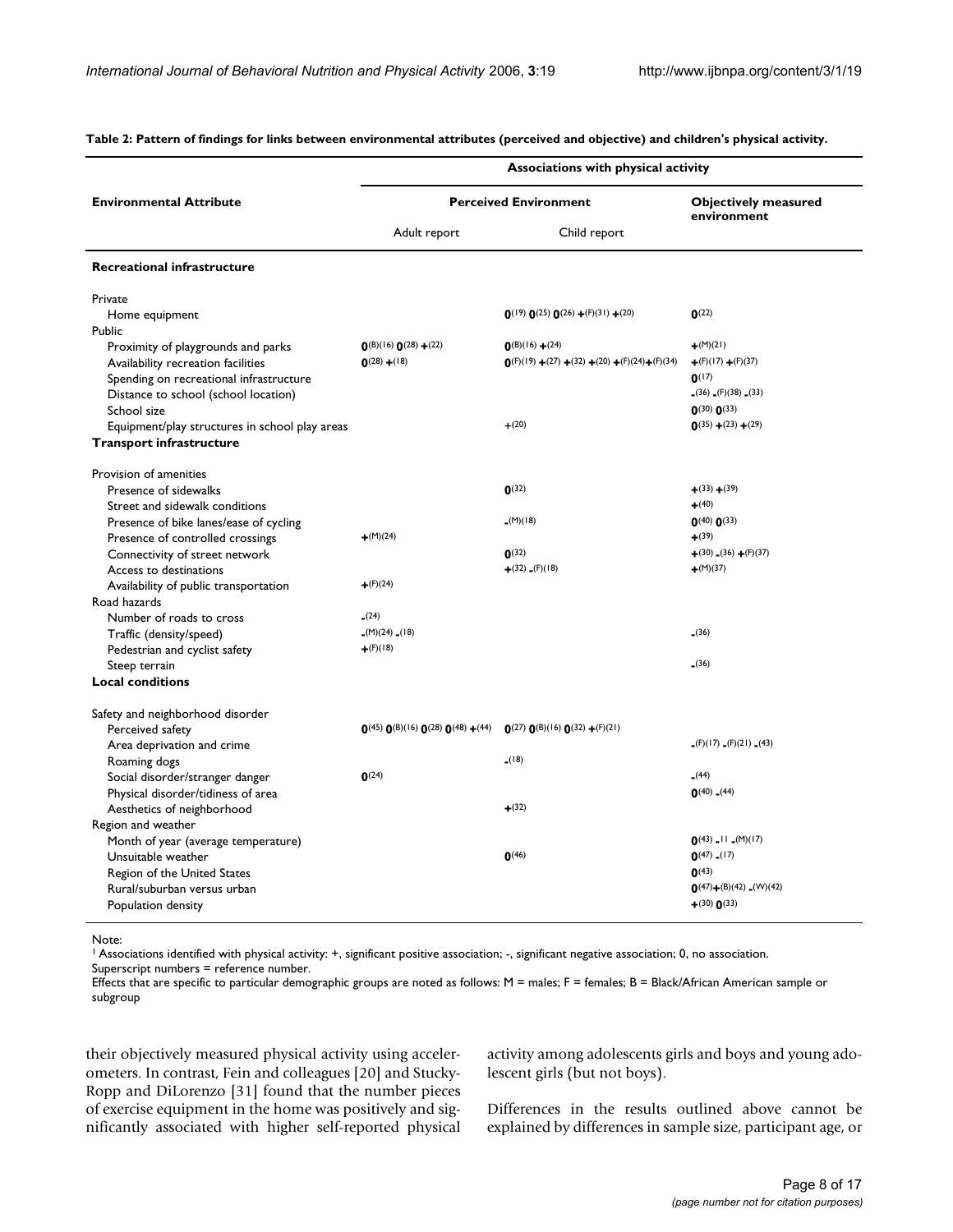the operationalization of home equipment. Differences, however, may be explained by differences in the ethnic composition of the samples; both studies identifying a significant effect for home equipment used a predominantly white sample, whereas, studies that did not identify an effect used either an exclusively African American sample [26] or samples of mixed racial/ethnic background [3,19,22]. It should also be noted that both studies identifying a significant positive effect used a selfreport measure of physical activity. The remaining studies used self-report [19,25] or an objective assessment [22,26] of physical activity. Thus, any association identified between home equipment and children's physical activity is limited to white adolescent samples and to selfreport measures of physical activity.

# *Public recreational infrastructure Proximity of parks and playgrounds*

A significant positive association between the proximity of parks and playgrounds to the home and children's physical activity was identified in three out of five studies. In an exclusively Hispanic sample, Gomez et al[21] found that objectively measured distance to the nearest play area was inversely associated with adolescent boys', but not girls', self-reported physical activity. Sallis et al. [22] found that parents' reports of the number of play areas within walking distance of the home were positively associated with observed levels of physical activity among preschool children. Furthermore, Timperio, et al. [24] found that children who reported a lack of parks or sports grounds near their home made fewer walking and cycling trips. In contrast to these studies, Sallis et al. [28] and Adkins et al. [16] (using an exclusively Black sample) found no association between proximity of playgrounds and parks and children's objectively measured physical activity.

Although a number of ethnic/racial groups were assessed across studies, no consistent ethnic/racial differences were identified. Differences in methods used to assess physical activity, however, were noted for studies that did and did not identify a significant association. Both studies that found no association [16,28] assessed physical activity using accelerometers, which provide an aggregate measure of physical activity across a number of days. In contrast, studies that found a significant association relied on self-reported or observed physical activity, both of which are prone to reporter/observer bias, but which can be tailored to provide a specific measure of physical activity (e.g., walking or cycling trips).

# *Availability of recreation areas and spending on recreational infrastructure*

In eight out of ten studies, a significant positive association was identified between the availability of recreation areas, or the presence of such areas in the vicinity of the home, and children's physical activity. Among Australian samples, Timperio et al. [24] found that parents' reports of few sporting arenas in the area were linked with lower rates of walking and cycling among girls and Carver et al. [18] found that parents' reports of the presence of good sporting facilities nearby for their children were associated with higher self-reported walking or cycling among adolescent girls and boys (A simplified summary of the results from Carver et. al are presented throughout this review given the extensive number of variables assessed. Only results for the frequency of walking/cycling in general are reported). In a study combining qualitative and quantitative methods, Hume et al. [34] found that, when children were instructed to draw pictures of their home and their neighborhood, girls who drew more opportunities for physical activity, including recreational facilities such as gyms and swimming centers, had higher objectively measured physical activity. Among US samples, Zakarian et al. [27] found that a greater number of facilities for sport and exercise in the area (based on self report) were associated with higher adolescent self-reported vigorous activity and Brodersen et al. [17] found that the number of sport pitches in the borough, as determined by objective assessment, was associated with higher self-reported vigorous activity among girls but not boys. Similarly, Norman et. al. [37] found that objective measures of the number of recreational facilities and parks within a mile of the home were associated with higher objectively measured physical activity among adolescent girls, but not boys. Finally, Mota et al. [32] and Fein et al.[20] using samples from Portugal and Canada respectively, found that adolescents' reports of the availability of facilities such as swimming pools, playgrounds and parks were associated with higher self-reported physical activity. In contrast to the aforementioned studies, Dunton et al. [19] found no association between girls' reports of activity-related resources in the community and their self-reported physical activity and Sallis et al. [28] found no association between access to facilities and children's objectively measured physical activity. In addition, no association was identified between spending on recreational infrastructure and children's self-reported physical activity [17].

With one exception, there are no obvious differences in the designs of studies that did and did not identify a significant association between the availability of recreational areas and children's physical activity. Specifically, there were no clear differences across studies in the definition of recreational facilities (which usually included structures such as swimming pools, gyms, sporting arenas, and parks), the methods used to assess physical activity, or the demographic characteristics of the samples. There were, however, clear differences is sample size across studies. The majority of studies that identified a significant effect used samples of 1000 or more participants. In con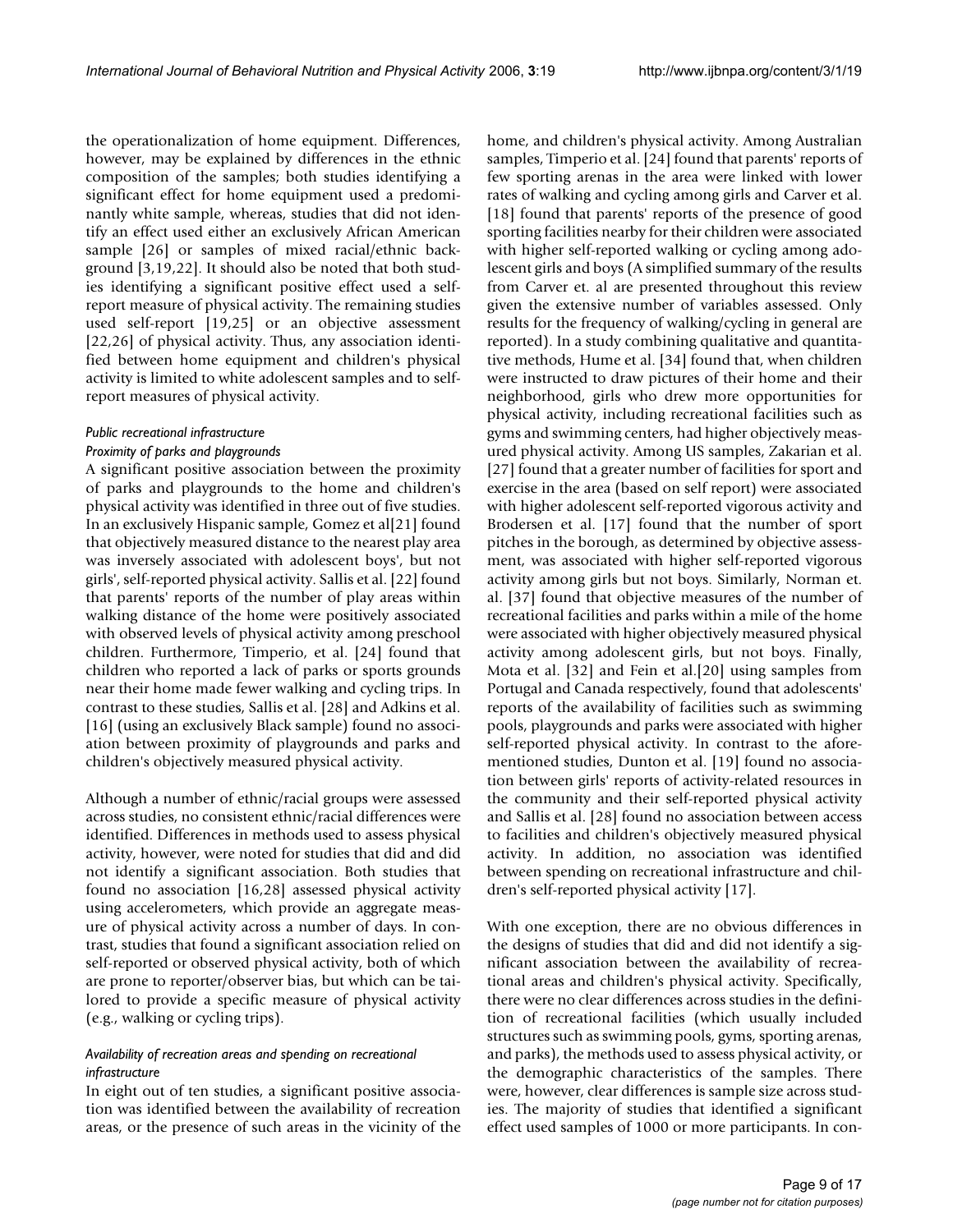trast, the two studies that found no effect used samples of approximately 100 participants, taking age and gender break-downs into consideration. This suggests that the association between the availability of facilities and physical activity among youth is relatively small and therefore only measurable with a large sample. While the availability of facilities was assessed in all studies, no studies directly asked children or parents whether they used such facilities. Consequently, the association between recreational facilities and physical activity is indirect at best.

#### *School characteristics*

Three out of three studies identified a negative association between distance to school and children's physical activity. Timperio et al.[36] and Cohen et.al. [38] (girls only) found significant negative associations between an objective measure of distance to school and children and adolescents' objectively measured moderate to vigorous physical activity. Ewing et al. [33] found that lower walk/ cycle time to school, an indirect measure of distance, was associated with higher rates of active commuting to school. In contrast to studies assessing distance to school, Braza et al. [30] and Ewing et al. [33] found no association between school size, an indirect measure of whether or the school is located in a residential area and therefore close to homes, and the rates of walking and cycling to school.

With respect to characteristics within schools, Sallis et al. [23] found that middle-school-aged children were more likely to be active during school recess periods when there was a larger number of activity-related equipment (e.g., balls) and the permanent activity structures (e.g., basketball hoops) available; these effects were most notable in the presence of adult supervision. Similarly, Fein et al. [20] found that adolescents' reports of the availability of sports equipment, the functionability of equipment, and access to athletic facilities at school were associated with higher self-reported physical activity. In contrast, Zask et al. [35] found no association between the availability of playground equipment (with the exception of balls) and children's physical activity. Finally, in an intervention examining the effect of playground markings such as hopscotch and court lines for basketball on children's physical activity, Stratton and Mullan [29] found significant increases in moderate to vigorous physical activity and vigorous physical activity in intervention schools relative to control schools.

In sum, three out of three studies found that children who live close to schools are more likely to actively commute to school and three out of four studies found that children were more active during play periods when characteristics of school play areas (e.g., access to equipment, permanent play structures, and marked courts) facilitated physical

activity. No associations, however, were found between school size and children's physical activity. The lack of effects of school size reported by Braza et al. [30] and Ewing et al. [33] may be attributable to the use of aggregate data, or data collected at one level (e.g., a census track) that is then aggregated to a higher level (e.g., county). As a result of the process of aggregation, any information pertaining to individual residences or specific locations is lost.

# *Transport infrastructure*

Two types of transport infrastructure were examined in studies including the provision of amenities (e.g., sidewalks, crossings) and the presence of road hazards. Transportation infrastructure in urban areas is the responsibility of a number of agencies. For example, in the United States, Metropolitan Planning Organization (MPO) are generally charged with the preparation of planning documents and the allocation of funding for major programs and projects, whereas, the designation of crosswalks, traffic signals, pedestrian signage, and other amenities are in general the responsibility of various transportation departments based on right-of-way and public ownership of property. Nine studies assessed associations between transport infrastructure and children's physical activity [18,24,30,32,33,36,37,39,40]. All nine studies used a cross sectional design. Two studies used an objective measure of physical activity and six studies used an objective measure of the environment. The remaining studies relied on self-report instruments. Five of the nine studies were conducted in the US; the remaining studies were conducted in Australia and Portugal.

# *Provision of amenities*

# *Presence and condition of sidewalks and bike lanes*

Results generally supported a positive association between the presence and condition of sidewalks and children's physical activity with three out of four studies identifying a significant positive effect. Ewing et al. [33] found that the proportion of street miles with sidewalks was positively associated with children's rates of walking or cycling to school. In an evaluation of the implementation of a Safe Routes to School program, Boarnet et al. [39] found that children who passed areas in which sidewalks were installed were more likely to walk or cycle to school than children who did not pass such areas. In contrast, Mota et al. [32] found no association between the perceived presence of sidewalks on streets in the neighborhood and adolescents' self-reported activity. In the only study that assessed the impact of sidewalk conditions, Jago and colleagues [40] found that objectively assessed sidewalk characteristics such as the distance from the sidewalk to the curb, average height of trees, and sidewalk material and type were associated with higher objectively measured light intensity physical activity (e.g., slow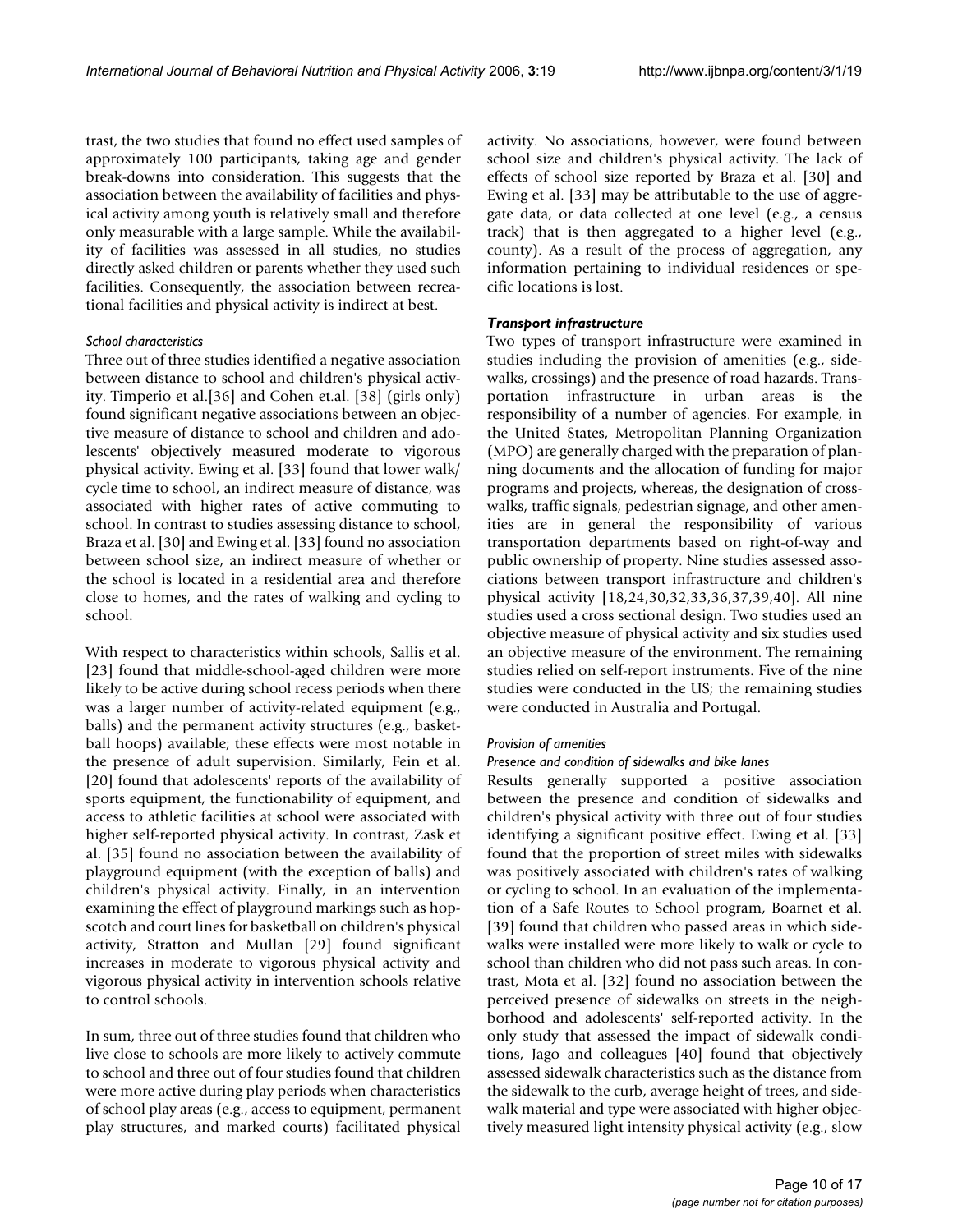walking) among children. The studies that identified significant effects used objective measures of the environment and measured children's walking (or low intensity physical activity) as the outcome variable, which is the most likely component of physical to be influenced by sidewalk characteristics. In the only study that failed to identify a significant effect, a self report measure of sidewalk availability was used along with a generalized measure of physical activity that may not reflect subtle differences in physical activity that result from the presence of sidewalks.

With respect to infrastructure for cycling, Jago et al. [40] found no association between the ease of cycling (presence of bike lanes, attractiveness for cycling, number of read lanes) and objectively measured light intensity physical activity in a sample of boys and Ewing et al. [33] found no association between the presence of bike lanes and children's walking/cycling to school. Furthermore, Carver et al. [18] found that the perceived ease of cycling was associated with lower (rather than higher) rates of cycling among boys. Spurious findings for the presence of bike lanes or ease of cycling may be explained by a number of factors including the use of a measure of physical activity that cannot detect cycling (i.e., accelerometers) [40], low rates of bicycling to school in general [33], and inflated type II error due to performing an extensive number of analyses [18].

# *Presence of controlled crossings, street connectivity, and access to destinations*

Two studies examined the association between the presence of controlled crossings (e.g., presence of lights, crossings, or crosswalks) and children's physical activity, both of which identified significant positive effects. Timperio et al. [24] found that parents' reports of a lack of traffic lights and controlled crossings were associated with lower rates of walking and cycling among boys, but not girls. In their evaluation of a Safe Routes to School program, Boarnet, et al. [39] found that children who passed areas in which traffic control methods were installed were more likely to walk or cycle to school than children who did not pass such areas.

Conflicting results were found for studies assessing street connectivity with only two out of four studies identifying a significant effect in the anticipated direction. Braza et al. [30] found that an objective measure of street connectivity was associated with higher rates of walking or biking to school. Similarly, Norman et al.[37] found that higher intersection density (also assessed using an objective measure) was associated with higher objectively measured moderate-to-vigorous physical activity among girls but not boys. Mota et al. [32], however, found no associations between perceived street connectivity and adolescents'

self-reported activity. In contrast to what might be expected, Timperio et al. [36] found that a more direct route to school (i.e., higher connectivity, which was assessed using objective methods), was associated with lower rates of walking and cycling to school among older children (10–12 years); no links were found between connectivity and active commuting to school among younger children (5–6 years of age).

The difference in findings reported by Mota et al. versus Braza et al. and Norman et al. may reflect the possibility that effects of connectivity are only observed when objective measures of connectivity are used; it is possible that individuals are not able to accurately recall and report the level of street connectivity in their neighborhood. The findings outlined by Timperio et al., which were opposite to those expected (with higher connectivity or a more direct route associated with lower rates of active commuting to school), are more difficult to explain. Timperio et al. suggest that the counterintuitive effects of connectivity in their study may reflect the possibility that children's travel behavior is more influenced by traffic safety concerns than street networks.

Three out of four studies identified a significant positive association between access to destinations and children's physical activity. This consistent pattern was noted although a variety of measures of access were used across studies including the presence of destinations such as shops, access to public transportation, and retail floor area ratio (i.e., ratio of retail building square footage to parcel square footage). Timperio et al. [24] found that parents' reports of a lack of public transportation were associated with lower rates of walking and cycling among girls but not boys. Mota et al. [32] found that the ability to walk to destinations such as shops and transit stops was associated with higher physical activity among adolescents and Norman et. al.[37] found that a greater retail floor area ratio (reflecting greater retail space and access to shops) was associated with higher objectively measured moderate to vigorous physical activity among adolescent boys but not girls. In contrast to expectations, Carver et al. [18] found that adolescent girls' reports of greater access to convenience stores reported lower, rather than higher, rates of walking for transport. The general consistency of results for access to destinations, despite differences in its operationalization, suggests that it should be considered further in future investigations.

# *Road hazards*

A variety of road hazards have been examined across studies including the number of roads to cross, the presence of a road barrier, traffic speed and density, pedestrian and cyclist safety, and terrain. All three studies assessing road hazards found a negative association between such haz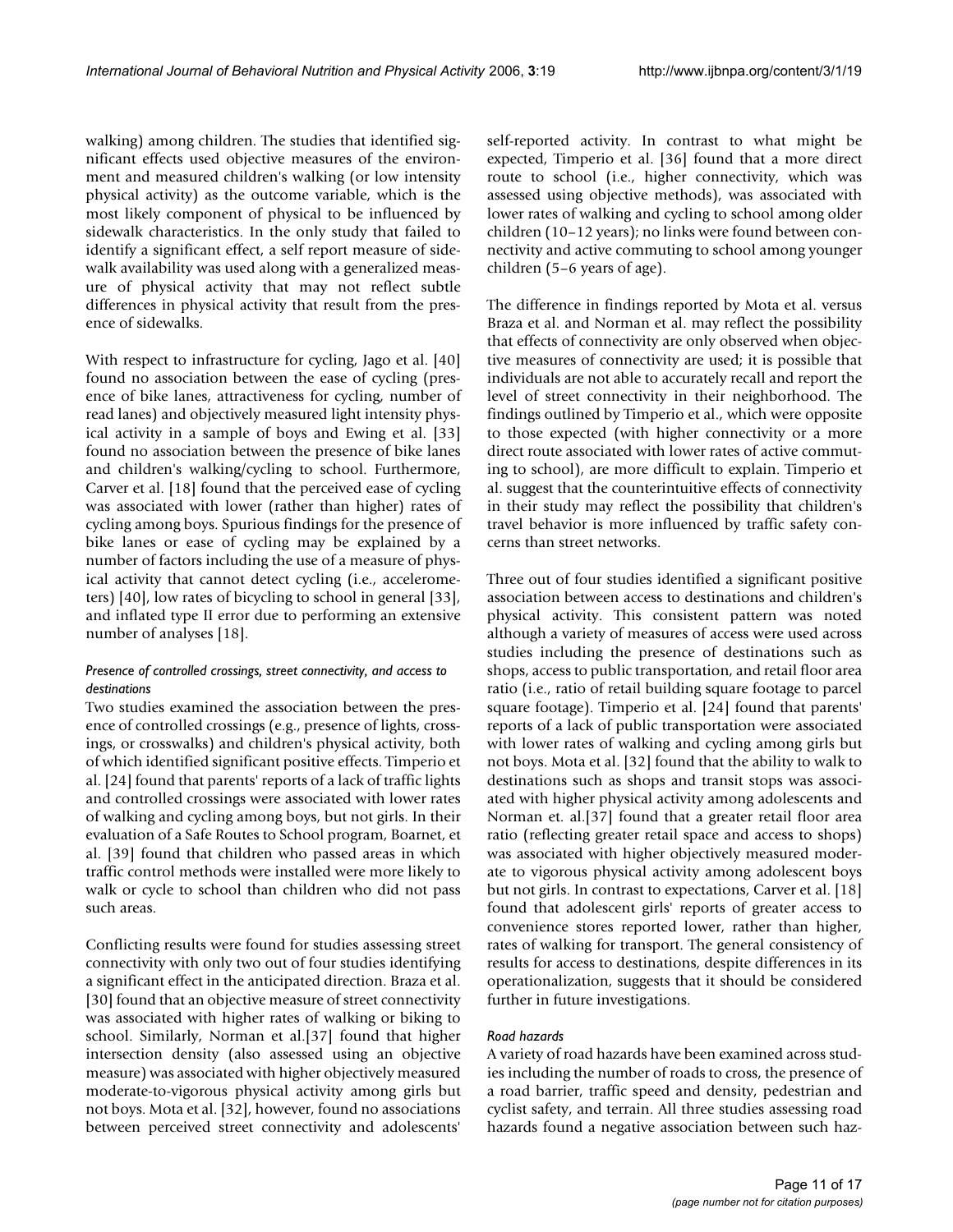ards and children's physical activity. Timperio et al. [24] found that parents' reports that their children had to cross many roads to get to a play area (girls and boys) and of high levels of traffic density in their local area (boys only) were associated with lower rates of walking and cycling among children. In a second study by Timperio et. al. [36], using the same sample but using an objective assessment of the environment, the presence of a busy road barrier (e.g., a highway) en route to school (5–6 years olds and 10–12 year olds) and the presence of a steep incline (5–6 year olds only) were associated with lower rates of active commuting to school. Similarly, Carver et al. [18] found that parents' reports of traffic impeding the ability to walk were associated with lower rates of walking or cycling among girls and boys, whereas, parents' perception of the roads in the area being safe was associated with a higher frequency of walking among girls (but not boys). It is worth noting that all of these studies were conducted with urban Australian samples.

# *Local conditions*

Both recreational and transport infrastructures exist within the context of local community conditions. The actions of other community members and agencies such as police patrols, community clean-up programs, and/or transient populations, all exert influence at the local level. These conditions include both positive and negative environmental attributes such as general neighborhood safety, safety of play areas, crime rates, social disorder and stranger danger, physical disorder and weather conditions. Eighteen studies were identified that assessed links between local conditions and children's physical activity [16-18,21,24,27,28,30,32,40-48]. All but one study used a cross sectional design. Four studies used an objective measure of physical activity (accelerometry), one used direct observation, and fifteen studies relied on a selfreport measure of physical activity. With regard to measures of the environment, nine studies used a self-report measure, seven studies used an objective measure and two studies used both methods. The vast majority of studies (13 out of 18) were conducted in the US.

# *Safety and neighborhood disorder*

# *Safety, crime, and area deprivation*

Nine studies examined the association between perceived safety and children's physical activity. These studies overwhelming reported a null effect with seven  $[16, 27, 28, 32, 45, 48]$  of the nine studies showing no association between perceived safety and children's physical activity. The lack of an association was not limited to a particular research design or sample population. Two exceptions to the pattern of null findings are the studies by Molnar, et al. [44] and Gomez et al. [21]. In Molnar et al. residents' reports of the safety of children's local play areas were positively associated with parents' reports of their children's participation in recreational physical activity. Similarly, Gomez et al. [21] noted that adolescents' reports of perceived neighborhood safety were associated with higher self-reported outdoor physical activity for girls but not boys. The general lack of findings for perceived safety may reflect the fact that most of the studies measured general levels of physical activity, which may or may not be linked with neighborhood safety given that children can be active outside their neighborhood.

In contrast to perceived safety, three out of three studies identified a significant negative association between crime or area deprivation and children's physical activity. Gordon-Larsen et al. [43] and Gomez et al. [21] (girls only) found significant inverse associations between objectively measured crime rates and adolescents' self-reported physical activity. Similarly, Brodersen et al. [17] found that area deprivation (i.e., rates of car ownership, housing tenure, unemployment and overcrowding in the district) was associated with lower self-reported physical activity among 11–12 year old girls but not boys. Finally, Carver et al. [18] found that the presence of roaming dogs were associated with lower rates of walking or cycling among adolescents.

# *Social and physical disorder and neighborhood aesthetics*

Three studies assessed links between neighborhood disorder and children's physical activity. Findings were mixed across these studies, likely reflecting differences in the operationalization of disorder. Molnar [44] objectively measured physical (e.g., graffiti, empty beer bottles) and social (e.g., alcohol in public, people selling drugs) disorder using coded video recordings and direct observation of neighborhoods. Both forms of disorder were associated with lower levels of parent-reported recreational activity among adolescents. Jago et al. [40], however, found no association between an objective measure of neighborhood tidiness and children's objectively measured physical activity. Likewise, Timperio et al. [24] found no association between children's perceptions of stranger danger (a source of social disorder) and parents' reports of their walking and cycling to destinations. Thus, it appears that any association between neighborhood disorder and physical activity may be limited to much higher levels of disorder (or deviance) such as those measured by Molnar et al. A general lack of tidiness or the perception that strangers can be dangerous but may not be enough to dissuade youth from being active outdoors. In the only study that assessed perceived aesthetics, Mota et al. [32] found that adolescents' reports of the aesthetics of their neighborhoods (i.e., there are many interesting things to look at while walking) were positively associated with their selfreported physical activity.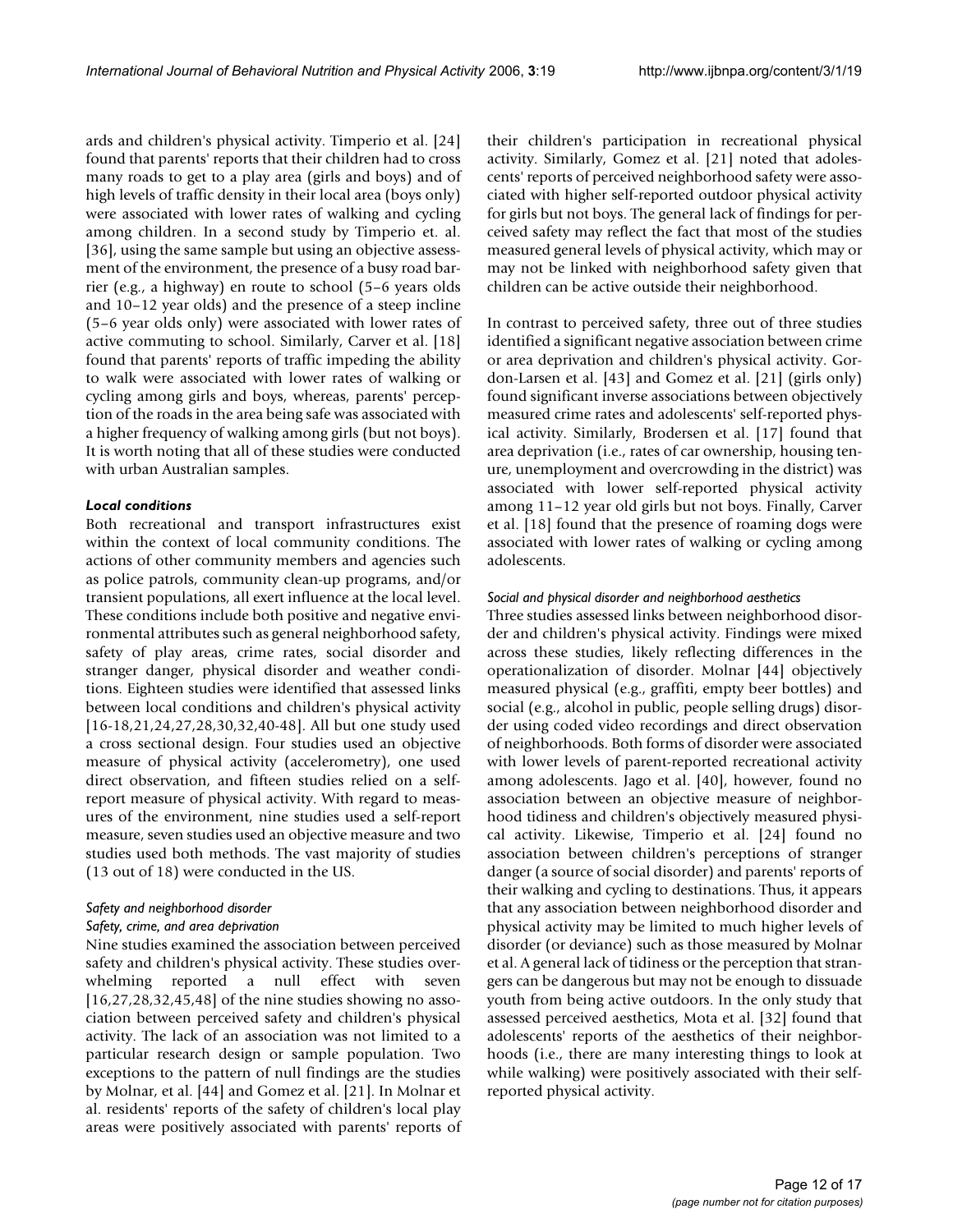#### *Region and weather*

#### *Weather*

A significant association between weather and children's physical activity was identified in two out of five studies. Baranowski et al. [41] and Brodersen et al. [17] found that preschool children and 11–12-year-old boys respectively were less active during hotter months of the year. Brodersen et al. [17] also found that higher rainfall was associated with lower self-reported physical activity among girls but not boys. Although "unsuitable" weather was reported by adolescents as a perceived barrier to physical activity in the study by Tappe et al. [46], such perceptions were not associated with lower levels of self-reported physical activity. Similarly, Gordon-Larsen et al. [43] found no relationship between the month of the year and adolescents' self-reported physical activity, indicating a lack of a seasonality effect. Finally, Sirard et al. [47] found no association between weather conditions and rates of walking and biking to school.

The effects of weather may have been underestimated in these studies due to the restricted time range in which the data were collected. For example, Gordon-Larsen et al. [43] used data collected on physical activity between April and December. It is possible that the effect of bad or unsuitable weather was eliminated by the exclusion of the months of January through March (winter months in the northern hemisphere where the research was conducted). There was also limited variability in the geographic region within each study. No studies collected data across multiple regions that varied in the suitability of the climate for outdoor activity. Consequently, inconsistent or non-significant effects could be explained by a general lack of variability in the data by month of the year and/or location. Furthermore, no studies considered the availability of resources for indoor recreational activity in communities. It is likely the unsuitable weather conditions will most often be associated with low levels of physical activity in communities in which there are few opportunities for indoor physical activity.

#### *Region, urban/rural location, and population density*

Three studies examined associations between region and children's physical activity, with one of the three studies showing a significant effect. Gordon-Larsen et al. [43] found that residence in the Northeast of the United States was associated with higher self-reported physical activity among adolescents in comparison to residence in the South, West or Midwest. This effect of region could be explained by a myriad of factors such as regional differences in weather, income, education, ethnic/racial makeup, and access to community resources. When examining rural/suburban versus urban location, Sirard et al. [47] found no differences in rates of walking and biking to school for schools located in urban and suburban areas.

Felton et al. [42] found mixed results for location. White girls in urban areas were more active (based on selfreports) than White girls in rural areas. The opposite was found for Black girls; black girls living in rural areas were more active than Black girls from urban areas. Although the difference was not discussed by the authors, it is possible that White girls from urban areas lived in neighborhoods in which they could take advantage of the infrastructure for physical activity generally attributed to urban areas such as the presence of sidewalks and accessible parks. While Black girls may also have had access to similar resources, their ability to use such resources may have been limited by neighborhood characteristics such as crime.

Two studies assessed links between population density and children's active commuting to school; no consistent effects were identified. Ewing et al. [33] and found no association between population density in the immediate area around children's homes and their rates of walking/ cycling to school. In contrast, Braza et al. [30] found that higher population density was associated with higher rates of active commuting to school. Neither study considered whether children attended their local school, rather than a magnet or private school outside of the local area, or the feasibility of children walking or riding to school.

#### **Discussion**

In this paper we reviewed research on associations between the physical environment and children's physical activity while highlighting the parties responsible for each environmental attribute. This was achieved by classifying and reviewing studies specific to recreational infrastructure, transport infrastructure and local conditions. The most consistent pattern of findings was evident for transport infrastructure, followed by recreational infrastructure, with the least consistent pattern of results noted for local conditions. Although there were no consistent differences in results across age or ethnic groups, there was some indication that associations between environmental characteristics were more commonly noted for girls than boys.

#### *Summary of findings*

Results from studies examining components of transport infrastructure showed that children were more active when there were sidewalks in their neighborhood, they had destinations to walk to, public transportation was available, there were fewer uncontrolled intersections to cross, and traffic density was low. Results were more consistent for the absence of roads hazards (i.e., roads to cross, traffic density/speed) than the provision of amenities (i.e., sidewalks, presence of destinations, controlled intersections). In addition, findings were most consistent for parents' reports of infrastructure followed by objective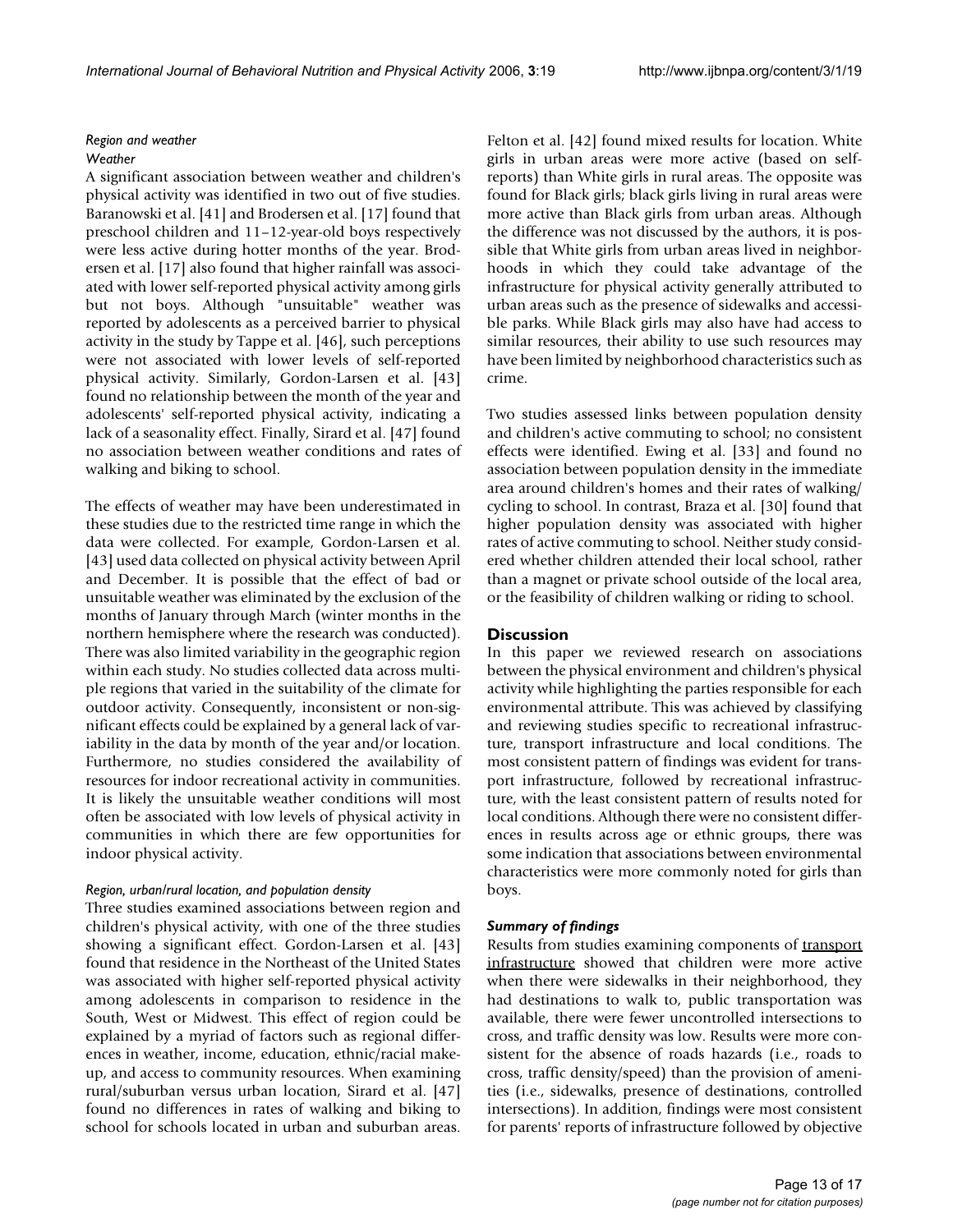measures; in general, null findings, or findings in the opposite direction to those anticipated, were evident for studies relying on children's reports of transport infrastructure. No consistent differences by gender or ethnic group emerged for transport infrastructure.

Although findings were less consistent for recreational infrastructure, there were a number of instances in which the majority of studies supported a particular relationship. The majority of studies showed that the availability of facilities in neighborhoods and the availability of equipment and permanent activity structures in school play areas were associated with higher physical activity. In addition, greater distances to school were associated with lower rates of walking and cycling to school. In contrast to expectations, most studies failed to identify an association between home equipment and children's physical activity and results for the proximity to playgrounds were mixed. Some gender differences in the reported associations were apparent. Six out of seven effects specific to girls were significant and in the anticipated direction. Most of these effects were noted for child reports of the environment. In contrast, only one significant effect was specific to boys. In two instances, associations specific to African Americans were reported. In both cases, no significant effects of recreational infrastructure were present for this demographic group.

Findings were least consistent for local conditions, reflecting the broader range of characteristics assessed. In general, no effects were found for perceived neighborhood safety or the perceived safety of play areas. However, both studies that used objective measures of crime rates reported a significant negative association between crime and children's physical activity. Similarly, objectively measured area deprivation and the perceived presence of roaming dogs were associated with lower physical activity. No consistent pattern of findings was evident for region or weather conditions. With respect to differences noted by gender, three effects specific to girls were significant and in the anticipated direction; only one effect was specific to boys and this was also in the anticipated direction. Of the three effects specific to African Americans, two were not significant and one was in the opposite direction to that expected.

#### *Recommendations for future research*

The research reviewed herein generally reflects the first "phase" of research on links between the physical environment and children's physical activity. In this first round of research, many of the methodologies were in a developmental stage. As a result, there was little consistency in the methods used. In addition, in many cases, the methods used and the designs adopted were opportunistic as researchers grappled with which research questions to pose. Greater rigor with regard to measurement of both physical activity and the environment, and the use of more sophisticated designs will facilitate the establishment of a transdisciplinary approach, which is imperative to moving this body of research into the "next phase".

#### *Measurement issues*

The ability to measure characteristics of the physical environment is greatly facilitated by the use of geographic information systems (GIS). Of the 33 studies reviewed, 6 used GIS-based methodologies. As the use of GIS becomes more commonplace, it is imperative that the methods for "creating" and displaying the data are recorded in detail (the "meta data" – the data about the data). Currently, there is little description of the various processing decisions that are made when using GIS in published research. The absence of such information slows research progress and inhibits the comparison of findings across studies and research disciplines. While we advocate for the incorporation of GIS into research designs, the perceived environment should also be taken into consideration because people's perceptions may, in fact, motivate their behavior more than the true nature of the situation.

In contrast to the objective assessment of the environment, objective measures of physical activity were more widely incorporated into the studies reviewed with 13 out of 33 studies reviewed using an objective measure of physical activity (8 used accelerometers, 4 used direct observation, 1 used heat rate monitoring). Using accelerometers to measure children's physical activity and/or directly observed children's activity removes the possibility of response bias, particularly among children [49]. Although the use of objective measures of physical activity is preferable, because it allows greater confidence in the validity of the assessment, objective measures may not be feasible in large-scale survey research due to financial and logistical constraints. In addition, accelerometers provide only a generalized measure of physical activity and do not provide information on the type of activity or the location in which physical activity takes place. As is noted by Giles-Corti et al. [50], assessing context-specific behaviors is key to understanding associations between the physical environment and physical activity. In many of the studies reviewed, generalized measures of physical activity were implemented that may not be sensitive to specific environmental attributes. Consequently, null effects may reflect a lack of specificity in the measures used rather than the absence of an association. New equipment that incorporates Global Positioning Systems (GPS) into accelerometers may facilitate the ability to obtain contextspecific measures of physical activity by making it possible to know exactly where (i.e., longitude/latitude data) and when (i.e., electronically time-stamped data) the physical activity occurred.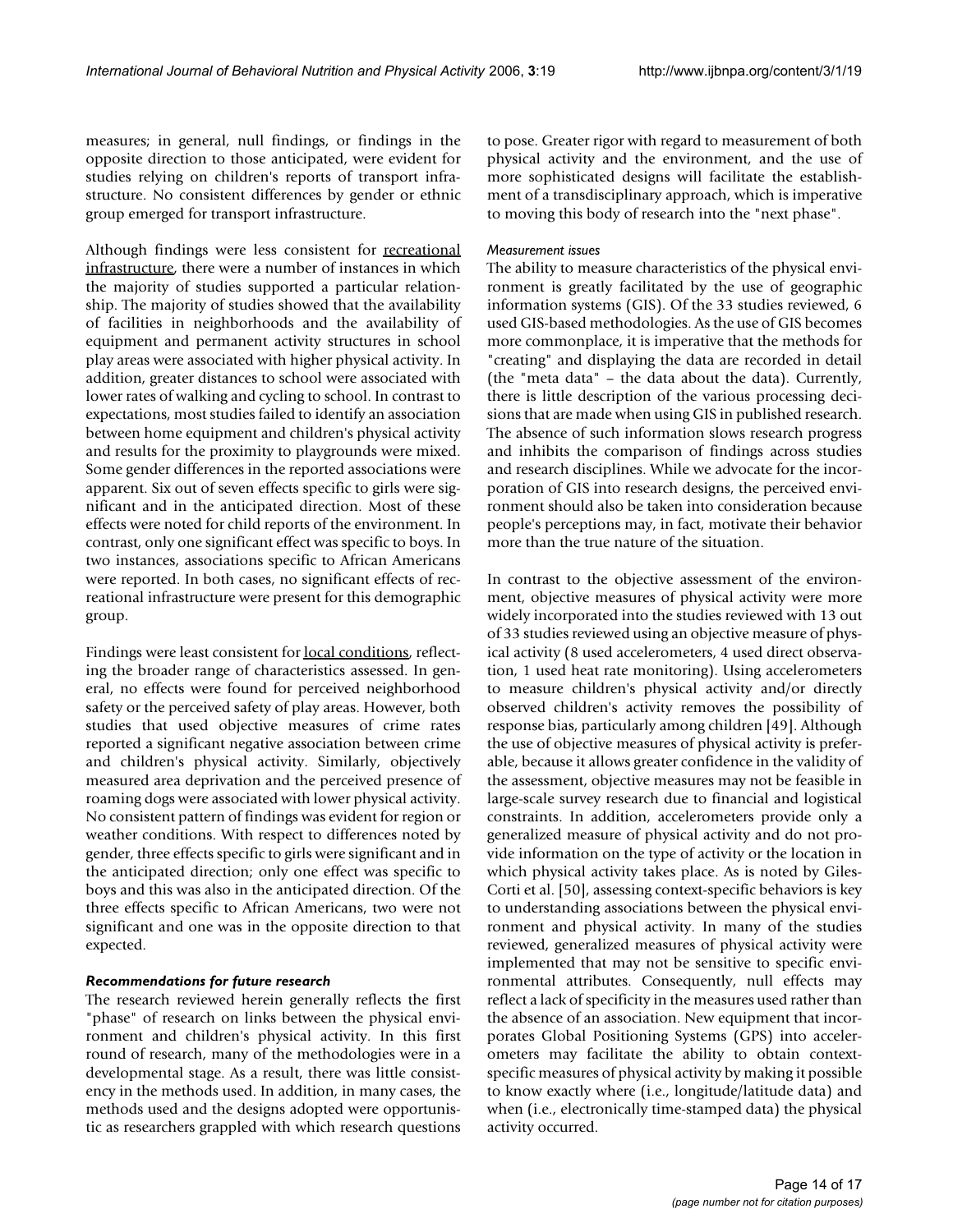#### *Design issues*

With two exceptions, all studies relied on cross sectional analysis. Given the need to understand behavioral changes associated with environmental attributes, longitudinal studies are more appropriate. Such studies will help us determine whether the pattern of results reflects the ability of the environment to constrain or facilitate certain behaviors or reflects the type of person/family who chooses to live in certain neighborhoods [9,51]. In addition to using a longitudinal design, more complex models need to be developed and tested. With the exception of gender, research has rarely examined factors that may moderate the link between the environment and children's physical activity (i.e., interact with the environment to predict physical activity). The use of simplistic designs with little consideration of moderating factors as highlighted by McMillan [15], may lead to simplistic and erroneous conclusions. The most noteworthy example is the general failure to consider ethnicity, family income, or neighborhood deprivation as possible moderating or confounding variables. Furthermore, many studies have assessed children across a broad age range, which ignores the possibility that associations between the physical environment and physical activity may be age-specific due to differences in parental control and children's independent mobility.

In addition to a lack of emphasis on children's age, the role that parents play in regulating children's use of the physical environment has not been considered in research to date. Consequently, the assumption is generally that there is a direct link between the environment and children's physical activity. This is unlikely to be the case given children's lack of decision autonomy and the role that parents play as gate keepers to children's use and exploration of the physical environment surrounding their home. Research shows that parents' decisions about their children's independent mobility are influenced by a number of factors such as their perceptions of the safety of the area, neighborhood relations, and proximity to a park [52]. Research designs and techniques will need to link quantitative and qualitative data to successfully understand the nature of parents' decision-making processes and their willingness to allow their children to participate in physical activity under a combination of environmental attributes.

#### *The need for a transdisciplinary approach*

Scientists from different research paradigms have largely approached research of children and physical activity from the perspective of their own discipline with little integration of ideas and methods across disciplines. To most effectively assess the impact of the physical environment on physical activity levels among youth, future research will need to adopt a transdisciplinary approach

that draws upon diverse research disciplines such as geography and planning, public health, exercise science, criminal justice and human development. Such an approach will require greater standardization of procedures and detailed reporting of these procedures than has generally been exhibited in research to date. In addition, a transdisciplinary approach will require clear communication and dialogue across research disciplines, including access to literatures across various research communities. In many cases, information on environmental attributes is contained in planning documents rather than in refereed journals. These documents are often available over the Internet, but may not be included in databases or other researchable tools.

#### *Summary and conclusion*

In this review, we have found preliminary evidence that a relationship exists between children's participation in physical activity and environmental attributes. Limitations of this review include the exclusion of studies not published in English or searchable in English-based databases, the overall bias against publishing studies with null results, and the lack of research specific to children outside the health sciences. Future work could enhance our understanding of this important topic by assessing both perceived and objective characteristics of the environment, including objective measures of children's physical activity and the physical environment, adopting longitudinal designs, assessing the interaction between various environmental attributes, and examining the important role that parents play as gate keepers to children's use of the physical environment. There is also a need for studies outside the US to determine whether results identified using US samples can be generalized internationally. Finally, we advocate the continued use of the classification scheme outlined herein as this will allow us to determine the parties responsible for attributes found to influence children's physical activity and to make the necessary changes. We also strongly recommend the establishment of a transdisciplinary research agenda sufficiently transparent to facilitate the sharing of information across a growing body of work being generated by diverse research approaches.

#### **Acknowledgements**

Drs. Kirsten Krahnstoever Davison and Catherine T. Lawson are grateful for the support of the Center for the Elimination of Minorities Health Disparities and the Center for Social and Demographic Analysis at the University at Albany. We want to extend special thanks to our research assistant Katie Haverly for her work on the literature search.

#### **References**

- 1. Centers for Disease Control and Prevention: **Youth Risk Surveillance Survey - United States, 1997.** *Morbidity and Mortality Weekly Report* 1998, **47(SS-3):**1-89.
- 2. US Department of Health and Human Services: **Healthy People 2010.** Washington, DC , US Government Printing Office; 2000.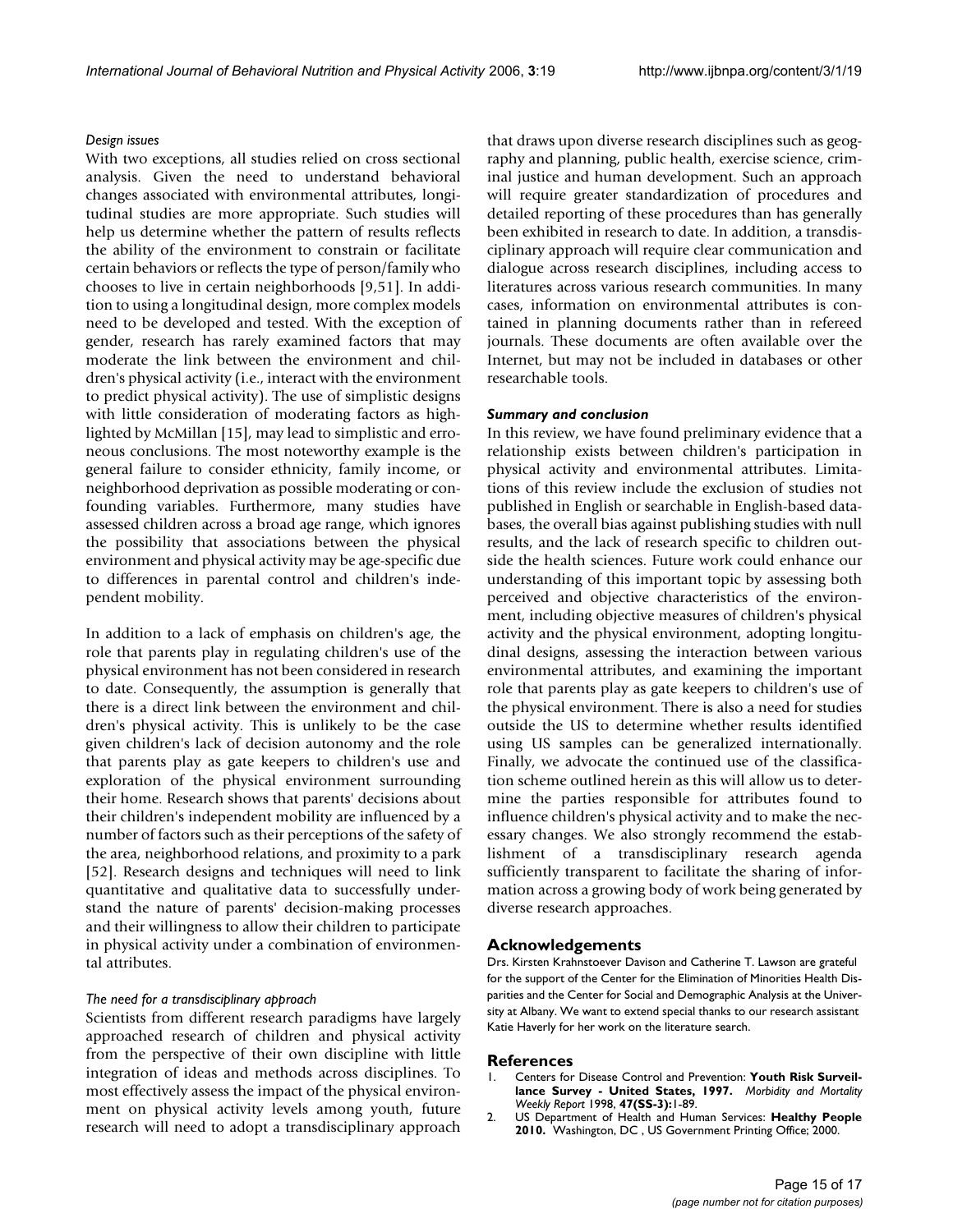- 3. Trost SG, Kerr LM, Ward DS, Pate RR: **Physical activity and determinants of physical activity in obese and non-obese children.** *International Journal of Obesity and Related Metabolic Disorders* 2001, **25:**822-829.
- 4. Bailey DA, Martin AD: **Physical activity and skeletal health in adolescents.** *Pediatric Exercise Science* 1994, **6:**330-347.
- 5. Morrow JR, Freedson PS: **Relationship between habitual physical activity and aerobic fitness in adolescents.** *Pediatric Exercise Science* 1994, **6:**315-329.
- 6. Calfras KJ, Taylor WC: **Effects of physical activity on psychological variables in adolescents.** *Pediatric Exercise Science* 1994, **6:**406-423.
- 7. Humpel N, Owen N, Leslie E: **[Environmental factors associated](http://www.ncbi.nlm.nih.gov/entrez/query.fcgi?cmd=Retrieve&db=PubMed&dopt=Abstract&list_uids=11897464) [with adults' participation in physical activity: a review.](http://www.ncbi.nlm.nih.gov/entrez/query.fcgi?cmd=Retrieve&db=PubMed&dopt=Abstract&list_uids=11897464)** *American Journal of Preventive Medicine* 2002, **22(3):**188-199.
- 8. Duncan MJ, Spence JC, Mummery WK: **Perceived environment and physical activity: a meta-analysis of selected environmental characteristics.** *International Journal of Behavioral Nutrition and Physical Activity* 2005, **2(11):**.
- 9. Owen N, Humpel N, Leslie E, Bauman A, Sallis JF: **[Understanding](http://www.ncbi.nlm.nih.gov/entrez/query.fcgi?cmd=Retrieve&db=PubMed&dopt=Abstract&list_uids=15212778) [environmental influences on walking; Review and research](http://www.ncbi.nlm.nih.gov/entrez/query.fcgi?cmd=Retrieve&db=PubMed&dopt=Abstract&list_uids=15212778) [agenda.](http://www.ncbi.nlm.nih.gov/entrez/query.fcgi?cmd=Retrieve&db=PubMed&dopt=Abstract&list_uids=15212778)** *American Journal of Preventive Medicine* 2004, **27(1):**67-76.
- 10. Sallis JF, Bauman A, Pratt M: **[Environmental and policy interven](http://www.ncbi.nlm.nih.gov/entrez/query.fcgi?cmd=Retrieve&db=PubMed&dopt=Abstract&list_uids=9838979)[tions to promote physical activity.](http://www.ncbi.nlm.nih.gov/entrez/query.fcgi?cmd=Retrieve&db=PubMed&dopt=Abstract&list_uids=9838979)** *American Journal of Preventive Medicine* 1998, **15(4):**379-397.
- Saelens BE, Sallis JF, Frank LD: **[Environmental correlates of walk](http://www.ncbi.nlm.nih.gov/entrez/query.fcgi?cmd=Retrieve&db=PubMed&dopt=Abstract&list_uids=12704009)[ing and cycling: findings from the transportation, urban](http://www.ncbi.nlm.nih.gov/entrez/query.fcgi?cmd=Retrieve&db=PubMed&dopt=Abstract&list_uids=12704009) [design, and planning literatures.](http://www.ncbi.nlm.nih.gov/entrez/query.fcgi?cmd=Retrieve&db=PubMed&dopt=Abstract&list_uids=12704009)** *Annals of Behavioral Medicine* 2003, **25(2):**80-91.
- 12. Lee C, Moudon AV: **Physical activity and environment research in the health field: Implications for urban and transportation planning, practice and research.** *Journal of Planning Literature* 2004, **19(2):**147-181.
- 13. Krizek KJ, Birnbaum AS, Levinson DM: **[A schematic for focusing](http://www.ncbi.nlm.nih.gov/entrez/query.fcgi?cmd=Retrieve&db=PubMed&dopt=Abstract&list_uids=15460099) [on youth in investigations of community design and physical](http://www.ncbi.nlm.nih.gov/entrez/query.fcgi?cmd=Retrieve&db=PubMed&dopt=Abstract&list_uids=15460099) [activity.](http://www.ncbi.nlm.nih.gov/entrez/query.fcgi?cmd=Retrieve&db=PubMed&dopt=Abstract&list_uids=15460099)** *American Journal of Health Promotion* 2004, **19(1):**33-38.
- 14. Sallis J, Prochaska JJ, Taylor WC: **A review of correlates of physical activity of children and adolescents.** *Medicine and Science in Sports and Exercise* 2000, **32(2):**963-975.
- 15. McMillan TE: **Urban form and a child's trip to school: The current literature and a framework for future research.** *Journal of Planning Literature* 2005, **19(4):**440-456.
- 16. Adkins S, Sherwood NE, Story M, Davis M: **Physical activity among African-American Girls: The role of parents and the home environment.** *Obesity Research* 2004, **12 (supplement):**38S - 45S.
- 17. Brodersen NH, Steptoe A, Williamson S, Wardle J: **[Sociodemo](http://www.ncbi.nlm.nih.gov/entrez/query.fcgi?cmd=Retrieve&db=PubMed&dopt=Abstract&list_uids=15677295)[graphic, developmental, environmental, and psychological](http://www.ncbi.nlm.nih.gov/entrez/query.fcgi?cmd=Retrieve&db=PubMed&dopt=Abstract&list_uids=15677295) correlates of physical activity and sedentary behavior at age [11 to 12.](http://www.ncbi.nlm.nih.gov/entrez/query.fcgi?cmd=Retrieve&db=PubMed&dopt=Abstract&list_uids=15677295)** *Annals of Behavioral Medicine* 2005, **29(1):**2-11.
- 18. Carver A, Salmon J, Campbell K, Baur L, Garnett SCD: **[How do per](http://www.ncbi.nlm.nih.gov/entrez/query.fcgi?cmd=Retrieve&db=PubMed&dopt=Abstract&list_uids=16295706)[ceptions of local neighborhood relate to adolescents' walk](http://www.ncbi.nlm.nih.gov/entrez/query.fcgi?cmd=Retrieve&db=PubMed&dopt=Abstract&list_uids=16295706)[ing and cycling?](http://www.ncbi.nlm.nih.gov/entrez/query.fcgi?cmd=Retrieve&db=PubMed&dopt=Abstract&list_uids=16295706)** *American Journal of Health Promotion* 2005, **20(2):**139-147.
- 19. Dunton GF, Jamner MS, Cooper DM: **[Assessing the perceived](http://www.ncbi.nlm.nih.gov/entrez/query.fcgi?cmd=Retrieve&db=PubMed&dopt=Abstract&list_uids=13677964) [environment among minimally active adolescent girls: valid](http://www.ncbi.nlm.nih.gov/entrez/query.fcgi?cmd=Retrieve&db=PubMed&dopt=Abstract&list_uids=13677964)[ity and relations to physical activity.](http://www.ncbi.nlm.nih.gov/entrez/query.fcgi?cmd=Retrieve&db=PubMed&dopt=Abstract&list_uids=13677964)** *American Journal of Health Promotion* 2003, **18(1):**70-73.
- 20. Fein AJ, Plotnikoff RC, Wild C, Spence JC: **[Perceived environment](http://www.ncbi.nlm.nih.gov/entrez/query.fcgi?cmd=Retrieve&db=PubMed&dopt=Abstract&list_uids=15496341) [and physical activity in youth.](http://www.ncbi.nlm.nih.gov/entrez/query.fcgi?cmd=Retrieve&db=PubMed&dopt=Abstract&list_uids=15496341)** *International Journal of Behavioral Medicine* 2004, **11(3):**135-142.
- 21. Gomez JE, Johnson BA, Selva M, Sallis JF: **[Violent crime and out](http://www.ncbi.nlm.nih.gov/entrez/query.fcgi?cmd=Retrieve&db=PubMed&dopt=Abstract&list_uids=15475019)[door physical activity among inner-city youth.](http://www.ncbi.nlm.nih.gov/entrez/query.fcgi?cmd=Retrieve&db=PubMed&dopt=Abstract&list_uids=15475019)** *Preventive Medicine* 2004, **39(5):**876-881.
- 22. Sallis JF, Nader PR, Broyles SL, Berry CC, Elder JP, McKenzie TL, Nelson JA: **[Correlates of physical activity at home in Mexican-](http://www.ncbi.nlm.nih.gov/entrez/query.fcgi?cmd=Retrieve&db=PubMed&dopt=Abstract&list_uids=8223363)[American and Anglo-American preschool children.](http://www.ncbi.nlm.nih.gov/entrez/query.fcgi?cmd=Retrieve&db=PubMed&dopt=Abstract&list_uids=8223363)** *Health Psychology* 1993, **12(5):**390-398.
- 23. Sallis JF, Conway TL, Prochaska JJ, McKenzie TL, Marshall MS, Brown M: **[The association of school environments with youth physi](http://www.ncbi.nlm.nih.gov/entrez/query.fcgi?cmd=Retrieve&db=PubMed&dopt=Abstract&list_uids=11291375)[cal activity.](http://www.ncbi.nlm.nih.gov/entrez/query.fcgi?cmd=Retrieve&db=PubMed&dopt=Abstract&list_uids=11291375)** *American Journal of Public Health* 2001, **91(4):**618-620.
- 24. Timperio A, Crawford D, Telford A, Salmon J: **[Perceptions about](http://www.ncbi.nlm.nih.gov/entrez/query.fcgi?cmd=Retrieve&db=PubMed&dopt=Abstract&list_uids=14672640) [the local neighborhood and walking and cycling among chil](http://www.ncbi.nlm.nih.gov/entrez/query.fcgi?cmd=Retrieve&db=PubMed&dopt=Abstract&list_uids=14672640)[dren.](http://www.ncbi.nlm.nih.gov/entrez/query.fcgi?cmd=Retrieve&db=PubMed&dopt=Abstract&list_uids=14672640)** *Preventive Medicine* 2004, **38(1):**39-47.
- 25. Trost SG, Pate RR, Saunders R, Ward DS, Dowda M, Felton G: **[A](http://www.ncbi.nlm.nih.gov/entrez/query.fcgi?cmd=Retrieve&db=PubMed&dopt=Abstract&list_uids=9085396) [prospective study of the determinants of physical activity in](http://www.ncbi.nlm.nih.gov/entrez/query.fcgi?cmd=Retrieve&db=PubMed&dopt=Abstract&list_uids=9085396)**

**[rural fifth-grade children.](http://www.ncbi.nlm.nih.gov/entrez/query.fcgi?cmd=Retrieve&db=PubMed&dopt=Abstract&list_uids=9085396)** *Preventive Medicine* 1997, **26(2):**257-263.

- 26. Trost SG, Pate RR, Ward DS, Saunders R, Riner W: **[Determinants](http://www.ncbi.nlm.nih.gov/entrez/query.fcgi?cmd=Retrieve&db=PubMed&dopt=Abstract&list_uids=10098116) [of physical activity in active and low-active, sixth grade Afri](http://www.ncbi.nlm.nih.gov/entrez/query.fcgi?cmd=Retrieve&db=PubMed&dopt=Abstract&list_uids=10098116)[can-American youth.](http://www.ncbi.nlm.nih.gov/entrez/query.fcgi?cmd=Retrieve&db=PubMed&dopt=Abstract&list_uids=10098116)** *Journal of School Health* 1999, **69(1):**29-34.
- 27. Zakarian JM, Hovell MF, Hofstetter CR, Sallis JF, Keating KJ: **[Corre](http://www.ncbi.nlm.nih.gov/entrez/query.fcgi?cmd=Retrieve&db=PubMed&dopt=Abstract&list_uids=8078852)[lates of vigorous exercise in a predominantly low SES and](http://www.ncbi.nlm.nih.gov/entrez/query.fcgi?cmd=Retrieve&db=PubMed&dopt=Abstract&list_uids=8078852) [minority high school population.](http://www.ncbi.nlm.nih.gov/entrez/query.fcgi?cmd=Retrieve&db=PubMed&dopt=Abstract&list_uids=8078852)** *Preventive Medicine* 1994, **23:**314-321.
- 28. Sallis JF, Taylor WC, Dowda M, Freedson PS, Pate RR: **Correlates of vigorous physical activity for children in grades 1 through 12: Comparing parent-reported and objectively measured physical activity.** *Pediatric Exercise Science* 2002, **14:**30-44.
- 29. Stratton G, Mullan E: **The effect of multicolor playground markings on children's physical activity level during recess.** *Preventive Medicine* 2005, **IN PRESS:**.
- Braza M, Shoemaker W, Seeley A: [Neighborhood design and](http://www.ncbi.nlm.nih.gov/entrez/query.fcgi?cmd=Retrieve&db=PubMed&dopt=Abstract&list_uids=15559713) **[rates of walking and biking to elementary school in 34 Cali](http://www.ncbi.nlm.nih.gov/entrez/query.fcgi?cmd=Retrieve&db=PubMed&dopt=Abstract&list_uids=15559713)[fornia communities.](http://www.ncbi.nlm.nih.gov/entrez/query.fcgi?cmd=Retrieve&db=PubMed&dopt=Abstract&list_uids=15559713)** *American Journal of Health Promotion* 2004, **19(2):**128-136.
- 31. Stucky-Ropp R, DiLorenzo TM: **[Determinants of exercise in chil](http://www.ncbi.nlm.nih.gov/entrez/query.fcgi?cmd=Retrieve&db=PubMed&dopt=Abstract&list_uids=8115345)[dren.](http://www.ncbi.nlm.nih.gov/entrez/query.fcgi?cmd=Retrieve&db=PubMed&dopt=Abstract&list_uids=8115345)** *Preventive Medicine* 1993, **22:**880-889.
- 32. Mota J, Almeida M, Santos P, Ribeiro JC: **Perceived neighborhood environments and physical activity in adolescents.** *Preventive Medicine* 2005, **IN PRESS:**.
- 33. Ewing R, Schroeer W, Greene W: **School location and student travel.** *Transportation Research Record* 2004, **1895:**55-63.
- 34. Hume C, Salmon J, Ball K: **[Children's perceptions of their home](http://www.ncbi.nlm.nih.gov/entrez/query.fcgi?cmd=Retrieve&db=PubMed&dopt=Abstract&list_uids=15253992) [and neighborhood environments, and their association with](http://www.ncbi.nlm.nih.gov/entrez/query.fcgi?cmd=Retrieve&db=PubMed&dopt=Abstract&list_uids=15253992) objectively measured physical activity: a qualitative and [quantiative study.](http://www.ncbi.nlm.nih.gov/entrez/query.fcgi?cmd=Retrieve&db=PubMed&dopt=Abstract&list_uids=15253992)** *Health Education Research* 2005, **20(1):**1-13.
- 35. Zask A, van Beurden E, Barnett L, Brooks LO, Dietrich SEI: **[Active](http://www.ncbi.nlm.nih.gov/entrez/query.fcgi?cmd=Retrieve&db=PubMed&dopt=Abstract&list_uids=11676580) [school playgrounds - Myth or reality? Results of the "Move It](http://www.ncbi.nlm.nih.gov/entrez/query.fcgi?cmd=Retrieve&db=PubMed&dopt=Abstract&list_uids=11676580) [Groove It" project.](http://www.ncbi.nlm.nih.gov/entrez/query.fcgi?cmd=Retrieve&db=PubMed&dopt=Abstract&list_uids=11676580)** *Preventive Medicine* 2001, **33(401-408):**.
- 36. Timperio A, Ball K, Salmon J, Roberts R, Giles-Corti B, Simmons D, Baur LA, Crawford D: **[Personal, familial, social and environ](http://www.ncbi.nlm.nih.gov/entrez/query.fcgi?cmd=Retrieve&db=PubMed&dopt=Abstract&list_uids=16414423)[mental correlates of active commuting to school.](http://www.ncbi.nlm.nih.gov/entrez/query.fcgi?cmd=Retrieve&db=PubMed&dopt=Abstract&list_uids=16414423)** *American Journal of Preventive Medicine* 2006, **30(1):**45-51.
- 37. Norman GJ, Nutter SK, Ryan S, Sallis JF, Calfras KJ, Patrick K: **Community design and access to recreational facilities as correlates of adolescent physical activity and Body-Mass Index.** *Journal of Physical Activity and Health* 2006, **3 (Suppl 1):**S118-S128.
- 38. Cohen DA, Ashwood S, Scott M, Overton A, Evenson KR, Voorhees CC, Bedimo-Rung A, McKenzie TL: **Proximity to school and physical activity among middle school girls: The Trial of Activity for Adolescent Girls Study.** *Journal of Physical Activity and Health* 2006, **3(Suppl 1):**S129-S138.
- 39. Boarnet MG, Anderson CL, Day K, McMillan T, Alfonzo M: **[Evalua](http://www.ncbi.nlm.nih.gov/entrez/query.fcgi?cmd=Retrieve&db=PubMed&dopt=Abstract&list_uids=15694521)tion of the California Safe Routes to School legislation: urban [form changes and children's active transportation to school.](http://www.ncbi.nlm.nih.gov/entrez/query.fcgi?cmd=Retrieve&db=PubMed&dopt=Abstract&list_uids=15694521)** *American Journal of Preventive Medicine* 2005, **28(2 Suppl 2):**134-140.
- 40. Jago R, Baranowski T, Zakeri I, Harris M: **[Observed environmen](http://www.ncbi.nlm.nih.gov/entrez/query.fcgi?cmd=Retrieve&db=PubMed&dopt=Abstract&list_uids=16005805)[tal features and the physical activity of adolescent males.](http://www.ncbi.nlm.nih.gov/entrez/query.fcgi?cmd=Retrieve&db=PubMed&dopt=Abstract&list_uids=16005805)** *American Journal of Preventive Medicine* 2005, **29(2):**98-104.
- 41. Baranowski T, Thompson WO, DuRant RH, Baranowski J, Puhl J: **Observations on physical activity in physical locations: age, gender, ethnicity, and month effects.** *Research Quarterly for Exercise and Sport* 1993, **64(2):**127-133.
- 42. Felton GM, Dowda M, Ward DS, Dishman RK, Trost SG, Saunders R, Pate RR: **[Differences in physical activity between black and](http://www.ncbi.nlm.nih.gov/entrez/query.fcgi?cmd=Retrieve&db=PubMed&dopt=Abstract&list_uids=12212410) [white girls living in rural and urban areas.](http://www.ncbi.nlm.nih.gov/entrez/query.fcgi?cmd=Retrieve&db=PubMed&dopt=Abstract&list_uids=12212410)** *Journal of School Health* 2002, **72(6):**250-255.
- 43. Gordon-Larsen P, McMurray RG, Popkin BM: **[Determinants of](http://www.ncbi.nlm.nih.gov/entrez/query.fcgi?cmd=Retrieve&db=PubMed&dopt=Abstract&list_uids=10835096) [adolescent physical activity and inactivity patterns.](http://www.ncbi.nlm.nih.gov/entrez/query.fcgi?cmd=Retrieve&db=PubMed&dopt=Abstract&list_uids=10835096)** *Pediatrics* 2000, **105(6):**E83.
- 44. Molnar BE, Gortmaker SL, Bull FC, Buka SL: **[Unsafe to play?](http://www.ncbi.nlm.nih.gov/entrez/query.fcgi?cmd=Retrieve&db=PubMed&dopt=Abstract&list_uids=15163139) [Neighborhood disorder and lack of safety predict reduced](http://www.ncbi.nlm.nih.gov/entrez/query.fcgi?cmd=Retrieve&db=PubMed&dopt=Abstract&list_uids=15163139) physical activity among urban children and adolescents.** *American Journal of Health Promotion* 2004, **18(5):**378-386.
- 45. Sallis JF, Alcaraz JE, McKenzie TL, Hovell MF: **[Predictors of change](http://www.ncbi.nlm.nih.gov/entrez/query.fcgi?cmd=Retrieve&db=PubMed&dopt=Abstract&list_uids=10198662) [in children's physical activity over 20 months. Variations by](http://www.ncbi.nlm.nih.gov/entrez/query.fcgi?cmd=Retrieve&db=PubMed&dopt=Abstract&list_uids=10198662) [gender and level of adiposity.](http://www.ncbi.nlm.nih.gov/entrez/query.fcgi?cmd=Retrieve&db=PubMed&dopt=Abstract&list_uids=10198662)** *American Journal of Preventive Medicine* 1999, **16(3):**222-229.
- 46. Tappe MK, Duda JL, Ehrnwald PM: **[Perceived barriers to exercise](http://www.ncbi.nlm.nih.gov/entrez/query.fcgi?cmd=Retrieve&db=PubMed&dopt=Abstract&list_uids=2716290) [among adolescents.](http://www.ncbi.nlm.nih.gov/entrez/query.fcgi?cmd=Retrieve&db=PubMed&dopt=Abstract&list_uids=2716290)** *Journal of School Health* 1989, **59(4):**153-155.